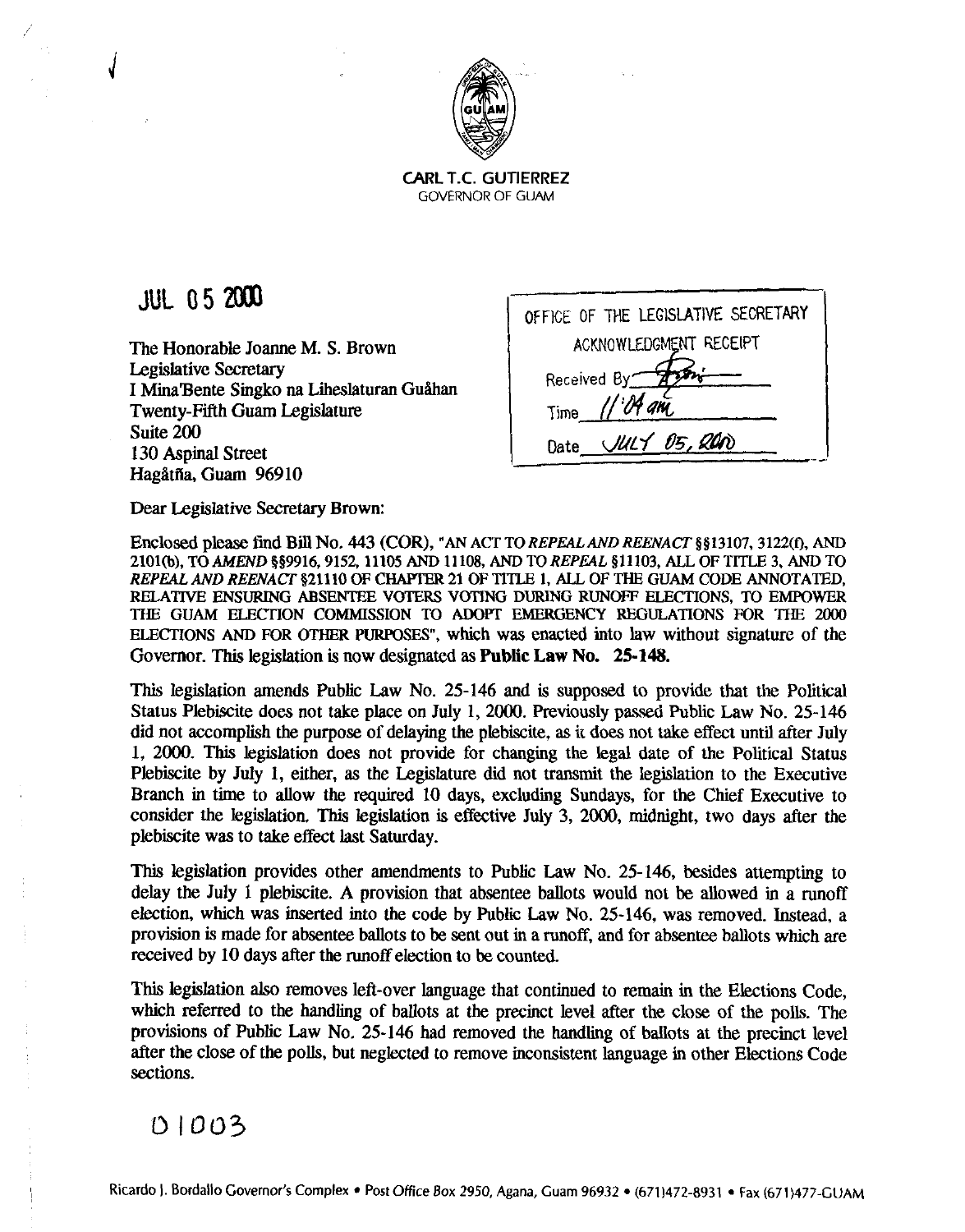**B433;PL25-148**  Elections Code amendments July, **2000** - Page **<sup>2</sup>**

Finally, **this** legislation allows those in the service of the government who are Guam Election Commission members to be paid their normal board and commission stipend, as well as those members who are not in government service.

This is the second bill passed in a matter of weeks, changing the metliod of conducting elections, making the procedure more complicated than before. Additionally, identification of voters at the polls is more difficult due to the banning of the use of social security numbers for identification purposes. Instead of making the social security numbers private information, not releasible, the Legislature banned their use entirely, thereby making it harder to differentiate voters who have the same **names,** even middle names, as is common on Guam. Hopefully, this is not a deliberate attempt by the Legislature to insert identification difficulties into the election process.

Very truly yours, /' Carl T. C. Gutierrez

I Maga'Lahen Guåhan Governor of Guam

Attachment: copy attached for signed bill or overridden bill original attached for vetoed bill

cc: The Honorable Antonio R. Unpingco Speaker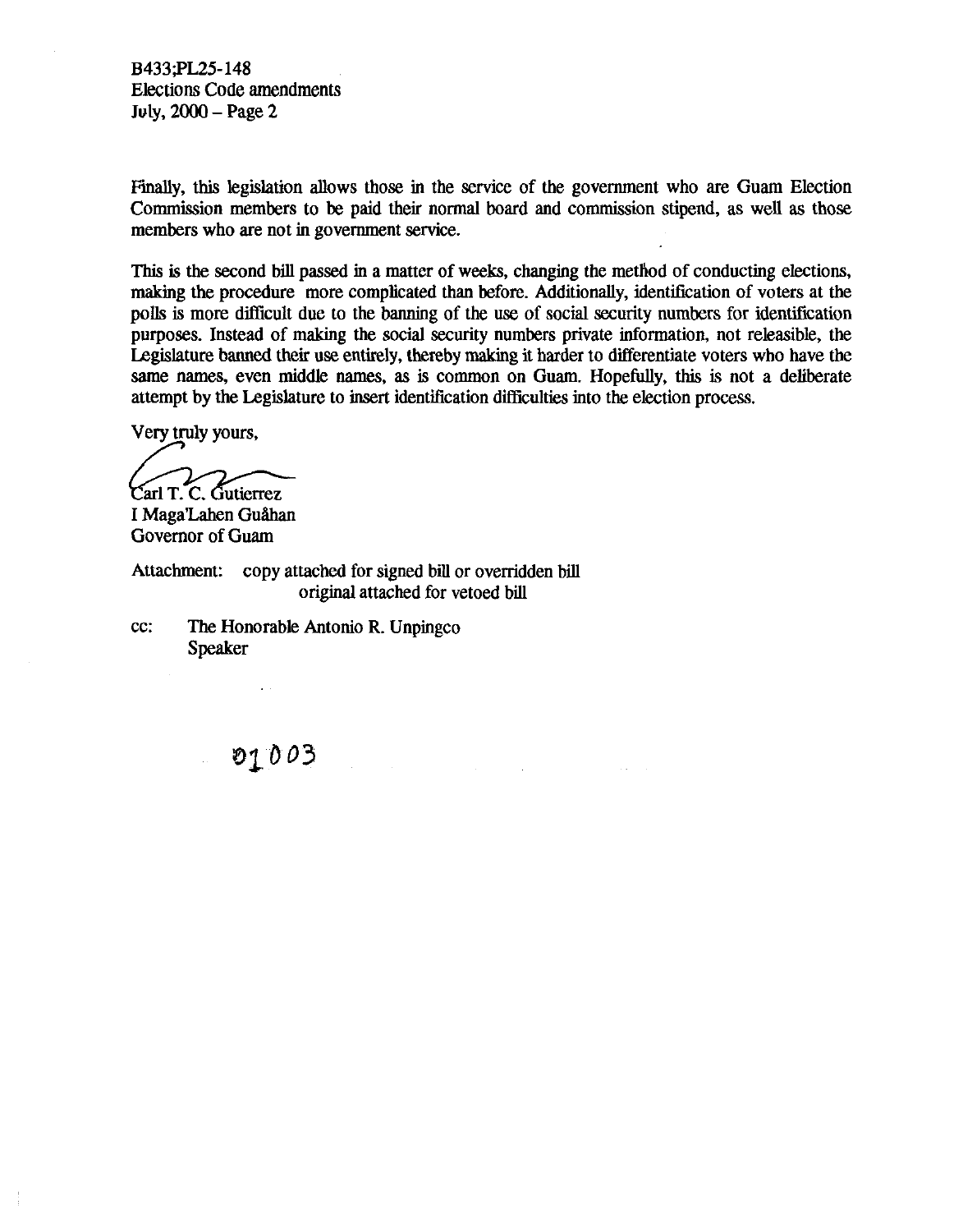#### MINA'BENTE SINGKO NA LIHESLATURAN **GUAHAN**  2000 (SECOND) Regular Session

#### CERTIFICATION OF PASSAGE OF AN ACT TO I *MAGA'LAHEN GUAHAN*

**This** is to **certify** that Bill No. 443 (COR) "AN ACT TO *REPEAL* **AND** *REENACT* **5513107,3122(f),** *AND* **2101@),**  TO **AMEND 559916,9152,11105** AND **11108, AND** TO *REPEAL* **511103,** ALL OF TITLE **3,** AND TO *REPEAL* AND *REENACT* **521110** OF CHAPTER **21** OF TITLE **1,** ALL OF THE GUAM CODE ANNOTATED, **RELATIVE** TO ENSURING ABSENTEE VOTERS VOTING DURING RUNOFF ELECTIONS, TO EMPOWER THE GUAM ELECTION COMMISSION TO ADOPT EMERGENCY REGULATIONS FOR *THE* **2000** ELECTIONS AND FOR OTHER PURPOSES," **was** on **the 21" day** of **June 2000, duly and regularly passed.** 

**A ON10 R. UNPINGCO Speaker**  Attested OANNE M.S. BRO<del>WN</del> **Senator and Legislative Secretary**  This Act was received by *I Maga'lahen Guahan* this <u>2/</u> day of <del>1/ME</del>, 2000, at <u>6.32</u> o'clock <u>p</u>.M. ssistánt Staff Officer *Maga'lahi's* Office APPROVED: CARL T. C. GUTIERREZ I *Maga'lahen Guahan*  Date: **July 5, ZOO0** 

Public Law No. **25-148 Became low without the signature of I Maga'Lahen Guahan, the Govennor** of Guam.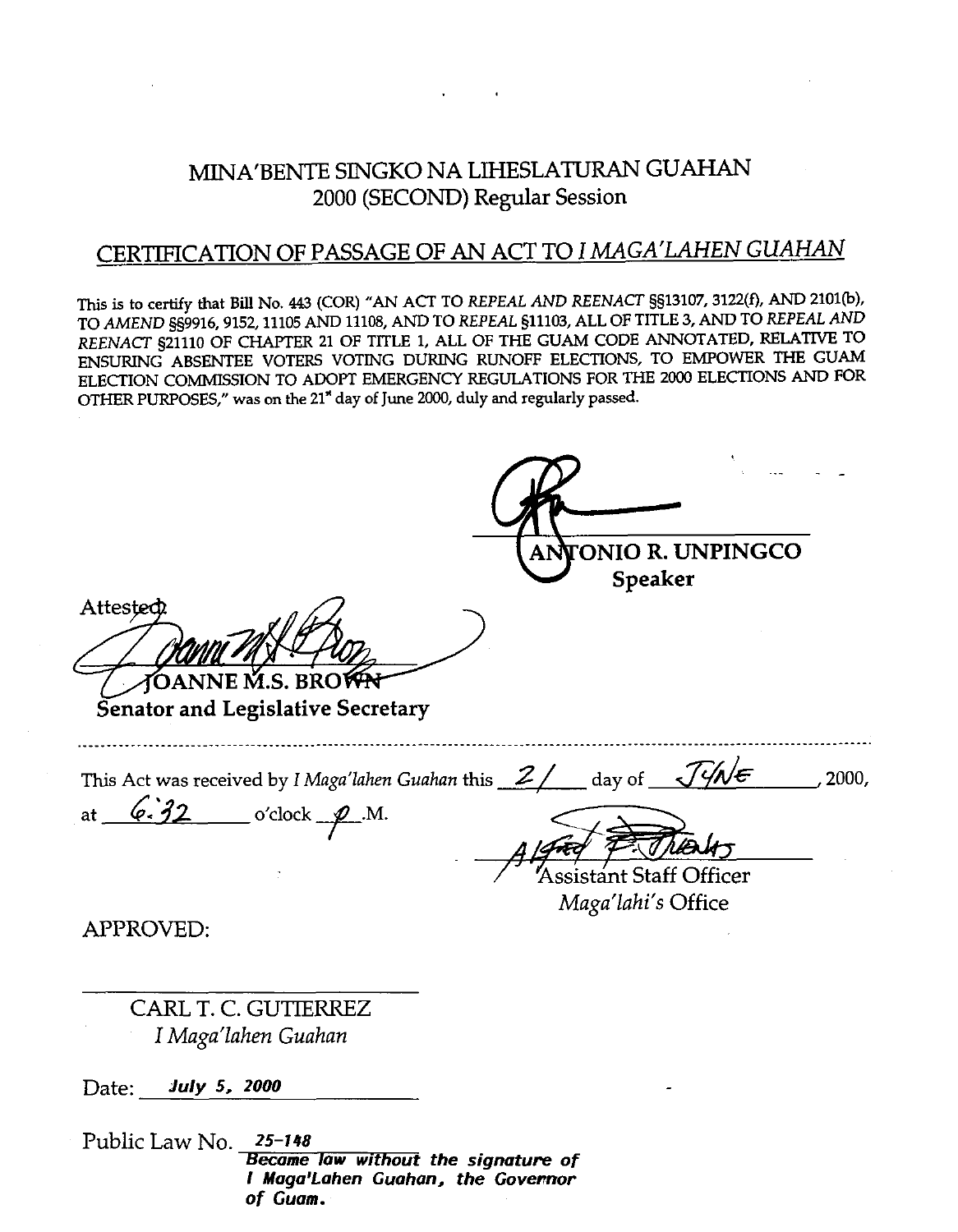### MINA'BENTE SINGKO NA LIHESLATURAN GUÅHAN 2000 (SECOND) Regular Session

Bill No. 443 (COR)

**As amended on the Floor.** 

Introduced by: S. A. Sanchez, II F. B. Aguon, Jr. E. C. Bermudes A. C. Blaz J. M.S. Brown E. B. Calvo M. G. Camacho Mark Forbes L. F. Kasperbauer A. C. Lamorena, V C. A. Leon Guerrero K. S. Moylan V. C. Pangelinan J. C. Salas A. R. Unpingco

> AN ACT TO *REPEAL AND REENACT* §§13107,3122(f), AND 2101(b), TO AMEND §§9916, 9152, 11105 AND 11108, AND TO *REPEAL* §11103, ALL OF TITLE 3, AND TO *REPEAL* AND *REENACT* 521110 OF CHAPTER 21 OF TITLE 1, ALL OF THE GUAM CODE ANNOTATED, RELATIVE TO ENSURING ABSENTEE VOTERS VOTING DURING RUNOFF ELECTIONS, TO EMPOWER THE GUAM ELECTION COMMISSION TO ADOPT EMERGENCY REGULATIONS FOR THE 2000 ELECTIONS AND FOR OTHER PURPOSES.

> > $\mathbf{1}$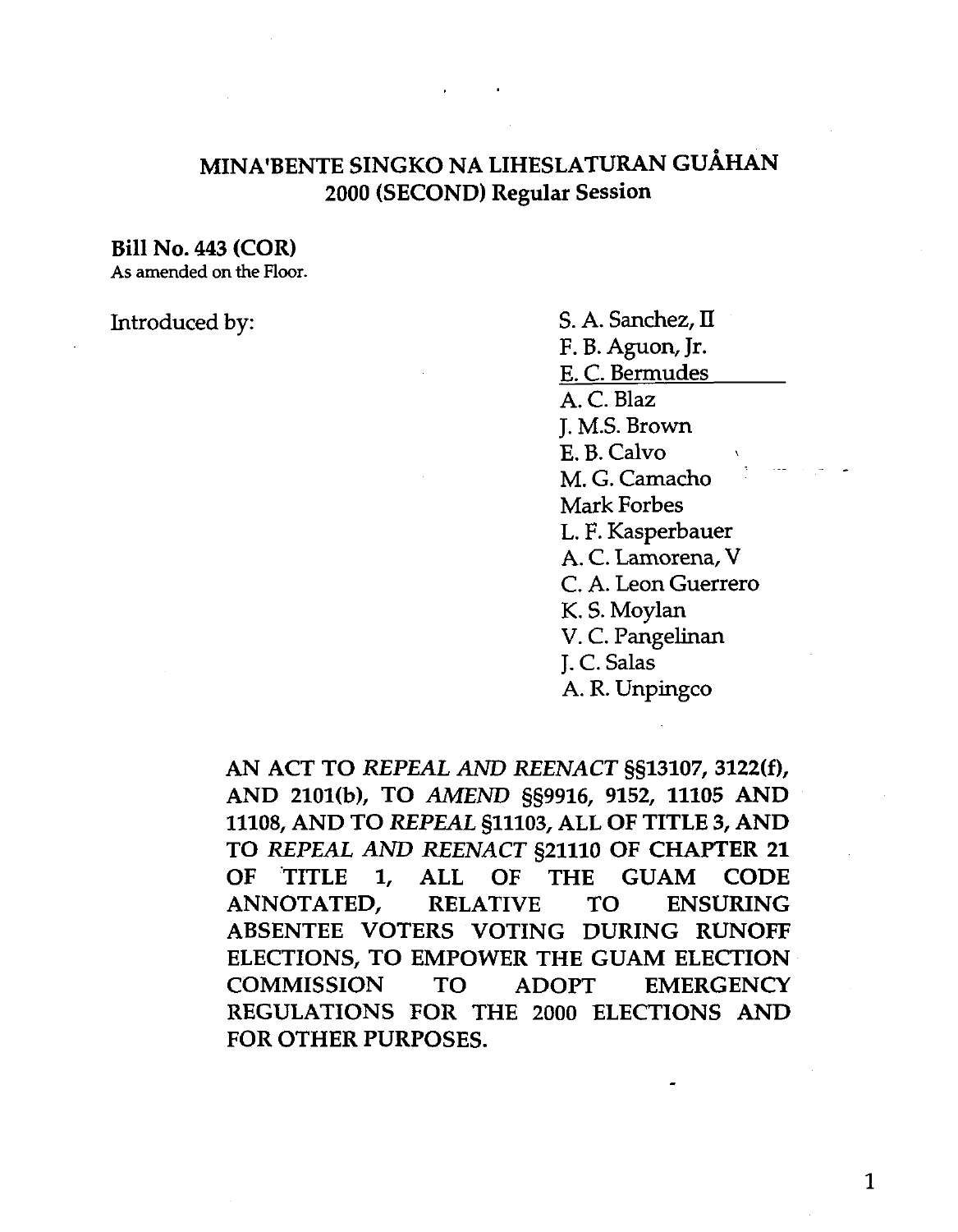$\mathbf{1}$ 

#### BE IT ENACTED BY THE PEOPLE OF GUAM:

Section 1. This Act shall be referred to as the *"Election Reform Technical*   $\overline{2}$ *Corrections Act of 2000."*  3

Section **2.** Statement of Legislative Findings. I *Liheslaturan*   $\overline{4}$ *Gudhan* finds that the Acting *Maga'lahen Gudhan's* message of May 26, 2000, 5 accompanying her veto of Bill Number 227, was conciliatory in nature and 6 7 included valid recommendations relative to several aspects of the election reforms embodied in Public Law Number 25-146 as enacted on May 16, 2000. 8

9 In reciprocation to the spirit of cooperation exhibited by the Acting 10 *Maga'lahen Gudhan, I Liheslaturan Gudhan* finds that several of her concerns 11 warrant this Body making technical corrections in the original Election Reform Act so that it will best serve the needs of the people in the choosing of 12 their elected leaders. I *Liheslaturan Gudhan* concurs, for instance, that the 13 14 cumbersome and time-consuming process entailed in the adoption of 15 regulations pursuant to the Administrative Adjudication Law, necessitate the 16 Guam Election Commission being empowered to promulgate emergency 17 regulations for the 2000 elections. I *Liheslaturan Gudhan,* noting that the Congress has made clear in the Uniformed and Overseas Citizens Absentee 18 Voting Act that the ability of absent voters to participate in the runoff 19 20 elections should be protected, I *Liheslaturan Gudhan* agrees that the Election Reform Act should be modified to attain this objective. Further, that the 21 Commissioners should continue to receive stipends for their valuable service 22 to the People of Guam and not be precluded based upon being in the service 23 24 of the government of Guam.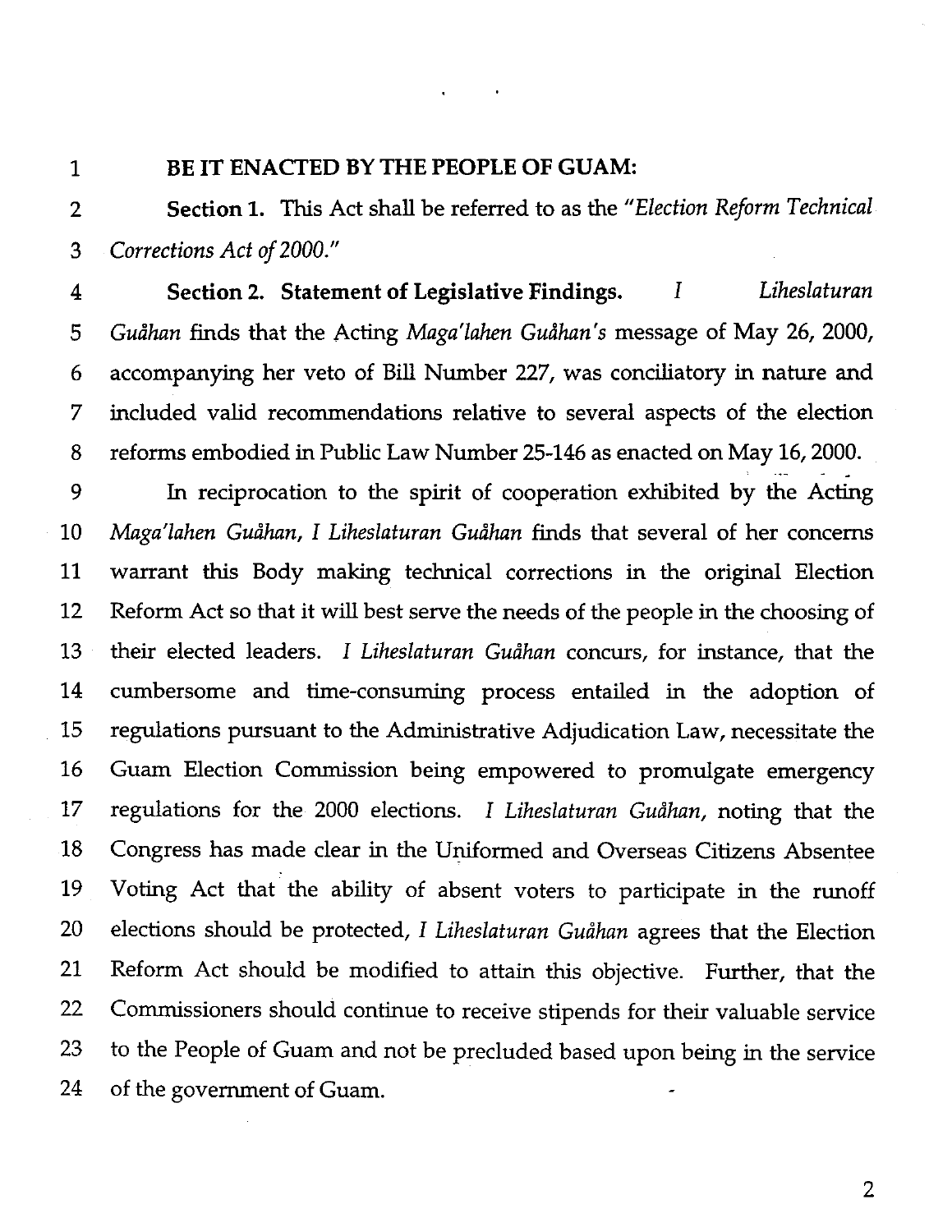Finally, Bill Number 227 was transmitted to I *Maga'lahen Guihan* on May  $\mathbf{1}$ 15, 2000. That legislation was designed to take effect thirty (30) days after  $\overline{2}$ enaction, which would also have effectively rescheduled the July 1, 2000 3 plebiscite had it been signed into law. *However,* since it was vetoed, I 4 *Liheslaturan Guihan* overrode the veto on June 12,2000, making Bill Number 5 227's effective date on July 12, 2000, *after* the July 1, 2000 plebiscite. Based 6 upon unanimous recommendations from Executive Branch agencies, I  $\overline{7}$ 8 *Liheslaturan Guihan* continues to intend that the decolonization plebiscite be .. rescheduled as originally intended in §65 of Bill Number 227, now Public Law 9 Number 25-146, and contains within this legislation corrective language. 10

 $\sim 100$ 

Section **3.** Section 13107 of Title 3 of the Guam Code Annotated, as  $11$ added by Public Law Number 25-146, is hereby *repealed and reenacted* to read 12 13 as follows:

"Section **13107.** Absentee Voting for Runoff Elections. In the 14 event that a runoff election is required pursuant to 51422 or 51712 of 15 16 Title 48 of the United States Code, the Commission shall mail to each 17 person who participated by absentee ballot in the election precipitating 18 the need for a runoff election an absentee ballot for the runoff election. 19 Notwithstanding any other provision of law, an absentee ballot cast in 20 the runoff election and postmarked before the closing of the polls on the 21 date of the runoff election shall be accepted by the Commission; 22 provided, that it is received by the Commission no later than ten (10) 23 days after the date of the runoff election. **A** runoff absentee ballot 24 received by the Commission *prior* to the closing of the polls on the date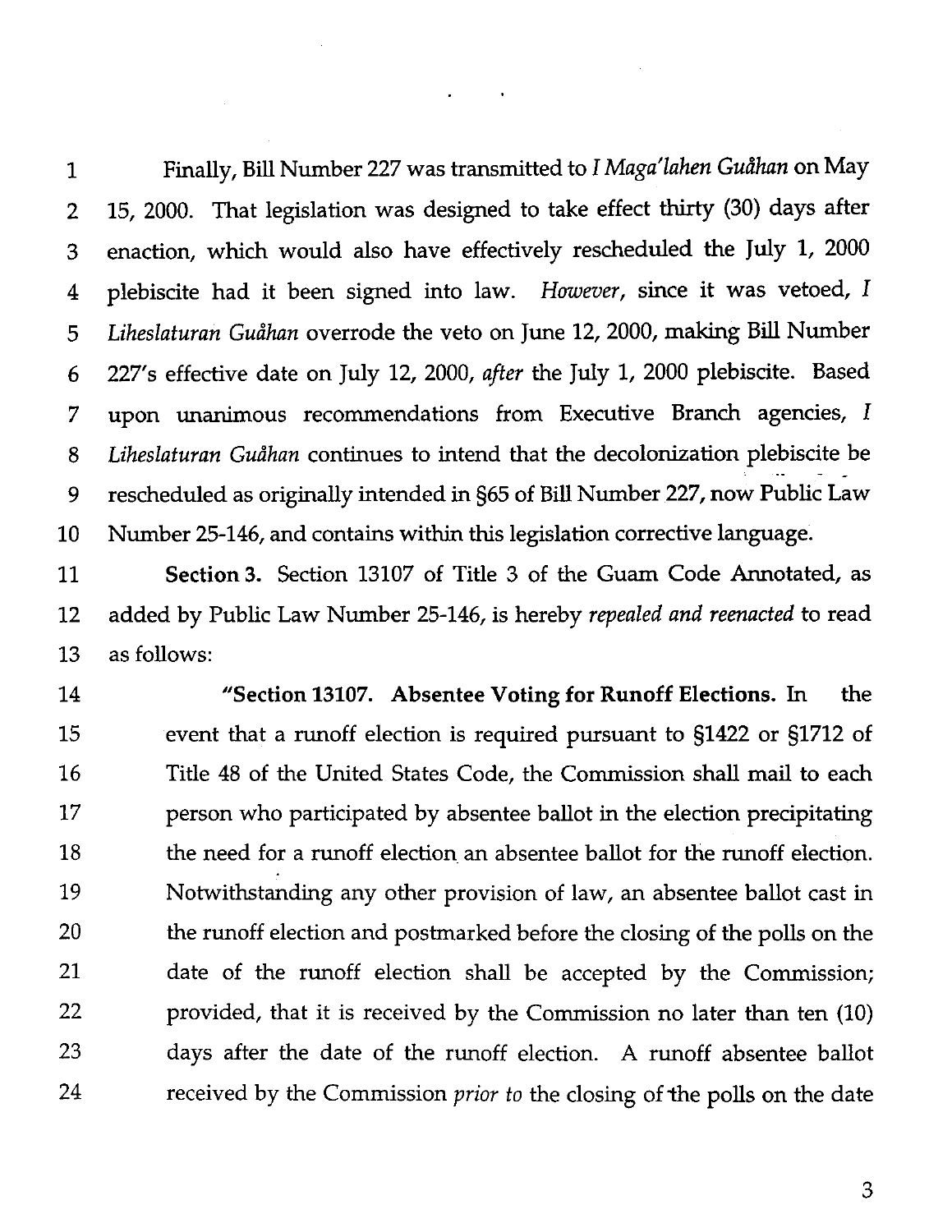1 of the runoff election shall be processed as prescribed by Chapter 10 of **2** Title 3 of the Guam Code Annotated. **A** runoff absentee ballot received **3** by the Commission *after* the closing of the polls on the date of the runoff 4 election, but before 5 p.m. Guam Standard Time on the tenth  $(10<sup>th</sup>)$  day 5 after the date of the Commission shall be processed by the staff of the 6 Commission and such vote added to the votes of the precinct in which 7 the voter is registered.

8 After the closing of the polls on the date of a runoff election, the 9 Commission may conditionally certify the results of the runoff election 10 on the basis of the results tabulated immediately after the runoff 11 election, but it shall *not* finally certify the runoff election results until 12 after 5 p.m. Guam Standard Time on the tenth  $(10<sup>th</sup>)$  day after the runoff 13 election was conducted. Any absentee ballot received by the 14 Commission after the tenth  $(10<sup>th</sup>)$  day after the runoff election shall not 15 be opened, but the envelope appearing to contain such ballot shall be 16 retained in the same manner as other invalid ballots received by the 17 Commission."

18 Section4. Authorization for Commission to Adopt Emergency 19 Interim Regulations for the Conduct of the Year 2000 Elections.

20 (a) The provisions of Article 3 of Chapter 9 of Title 5 of the 21 Guam Code Annotated shall *not* apply to any emergency regulation 22 adopted or existing regulation repealed by the Guam Election 23 Commission ("Commission") for the purpose of implementing the

-

 $\overline{4}$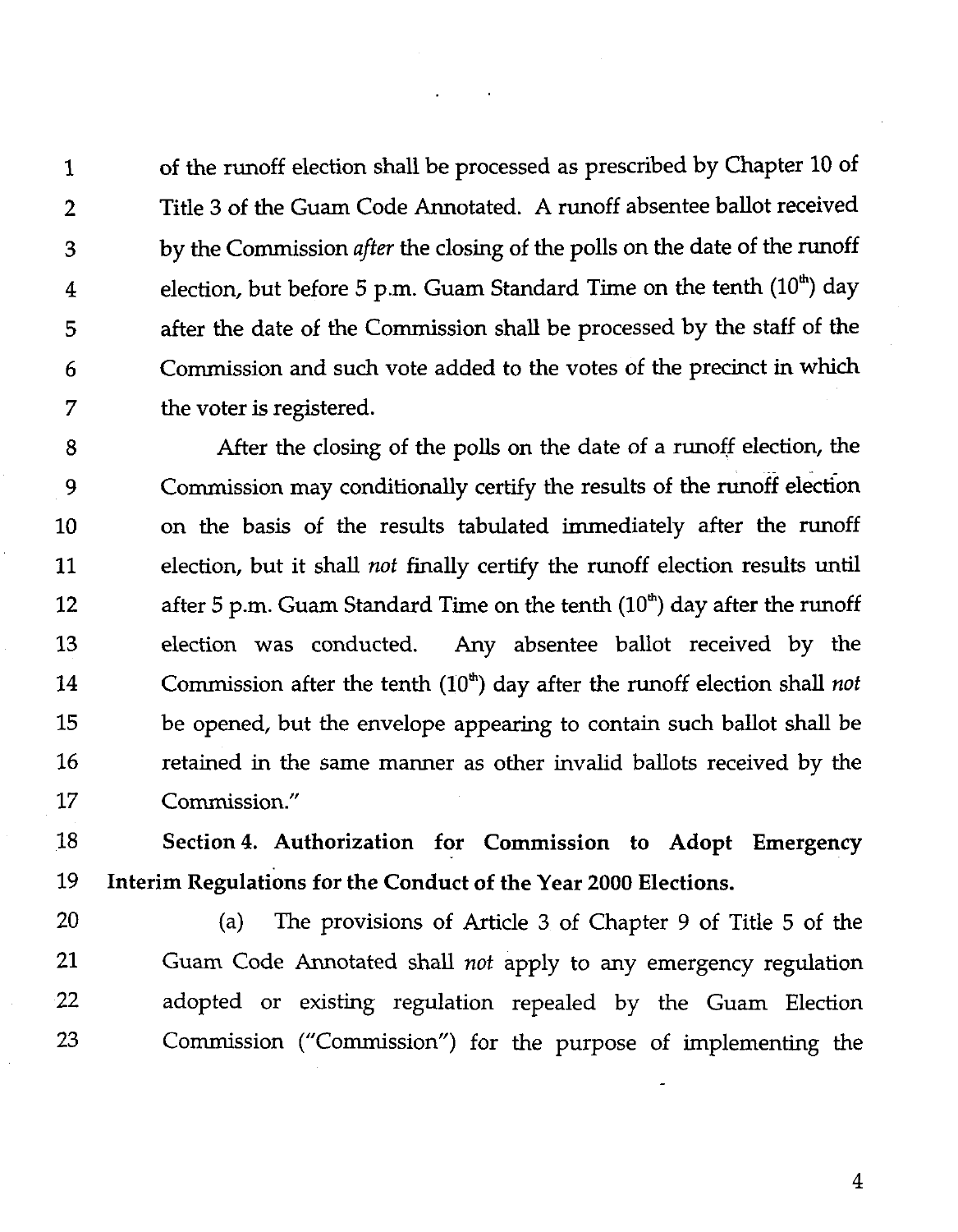provisions of the Election Reform Act of 2000 and the Election Reform  $\mathbf{1}$ Technical Corrections Act of 2000.  $\overline{2}$ 

(b) If the Commission finds that the adoption of a regulation or 3 the repeal of a regulation is necessary to comply with the Election  $\overline{4}$ Reform Act of 2000 and this Act, the Commission, by a vote of not less 5 than four (4) of its members, may declare that an emergency exists and 6 adopt or repeal such regulations as it deems necessary. Any finding of 7 an emergency shall include a description of the specific facts showing 8 the need for immediate action. The regulation or repeal shall not be 9 effective until a copy of it is filed with the Legislative Secretary, and 10 11 shall be subject to legislative repeal or change.

(c) No emergency regulation or repeal shall remain in effect 12 13 more **than** one hundred eighty (180) days, nor affect any election except the election conducted in the Year 2000, and that fact shall be stated as a 14 15 part of the emergency regulation or repeal adopted.

16 (d) During the one hundred eighty (180) days that an 17 emergency regulation is in effect, or at any time thereafter, the 18 Commission may propose to adopt the same regulation or repeal as a 19 regular action pursuant to the Administrative Adjudication Law."

20 **Section** 5. Section 2101(b) of Title **3** of the Guam Code Annotated, as 21 repealed and reenacted by Public Law Number 25-146, is hereby repealed and 22 reenacted to read as follows: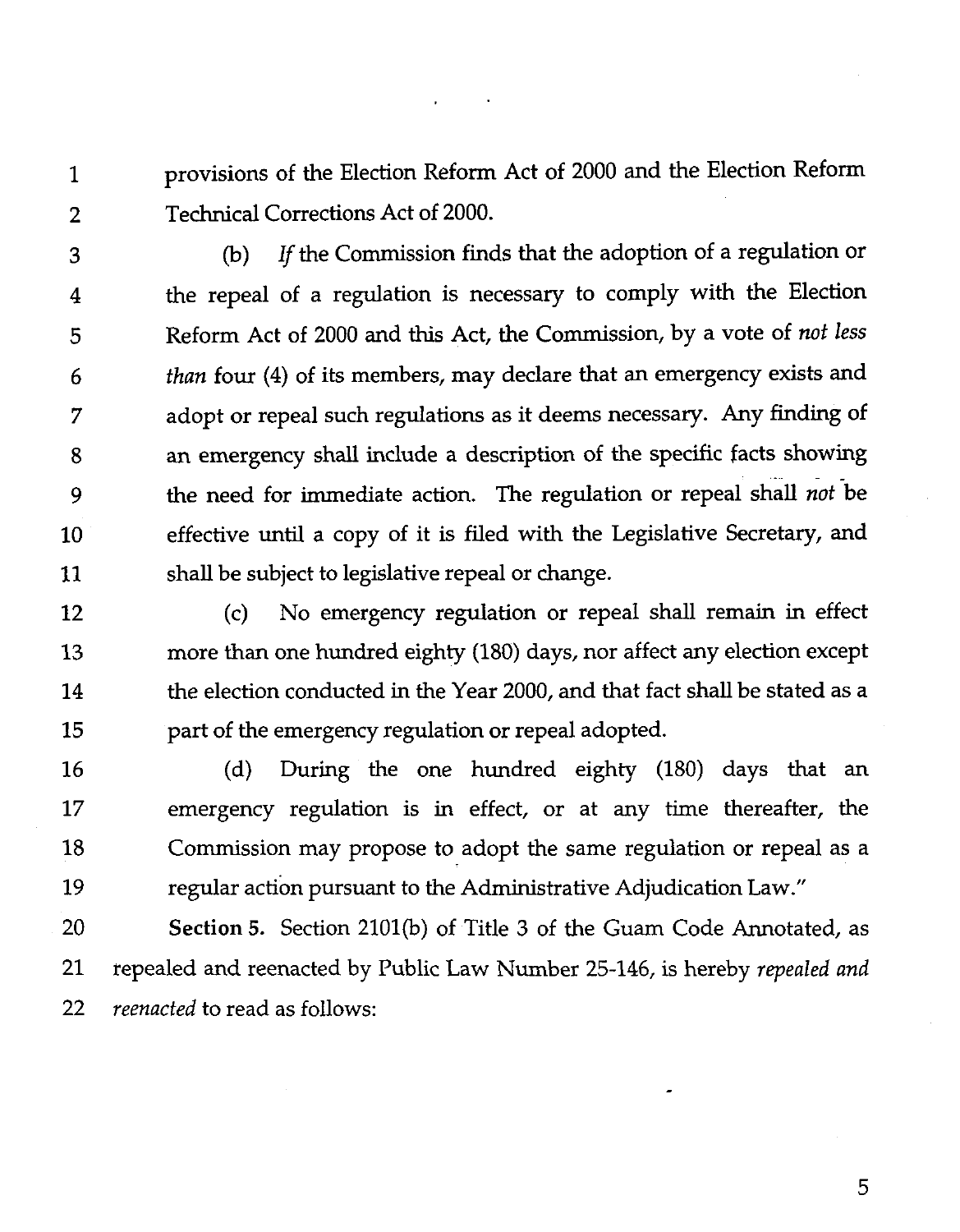"(b) Every member of the Commission shall be paid in  $\mathbf{1}$ accordance with 343104 of Title 5 of the Guam Code Annotated, *Uniform*   $\overline{2}$ *Compensation for Boards and Commissions."*  3 Section *6.* Section 65 of Public Law Number 25-146 is hereby *repealed.*   $\overline{4}$ Section 7. Date of the Plebiscite, Renaming the "Free Association" 5 Status Option. Section 21110 of Chapter 21 of Title 1 of the Guam Code 6 Annotated, as enacted by 510 of Public Law Number 23-147, amended by 511  $\overline{7}$ of Public Law Number 25-106 and repealed and reenacted by.965 of Public 8 - Law Number 25-146, is hereby *repealed and reenacted* to read as follows: 9 "Section 21110. Plebiscite Date and Voting Ballot. The Guam 10 Election Commission shall conduct a 'Political Status Plebiscite' at  $11$ which the following question, which shall be printed in both  $12$ 13 English and Chamorro, shall be asked of the eligible voters: 'In recognition of your right to self-determination, 14 which of the following political status option do you favor? 15 (Mark ONLY ONE): 16 17 1. Independence ( ) 2. Free Association with the United States of 18 19 America ( ) **3.** Statehood ( )' 20 21 Persons eligible to vote shall include those persons 22 designated as Native Inhabitants of Guam, defined within 23 Chapter 21 of Title **3** of the Guam Code Annotated, as enacted in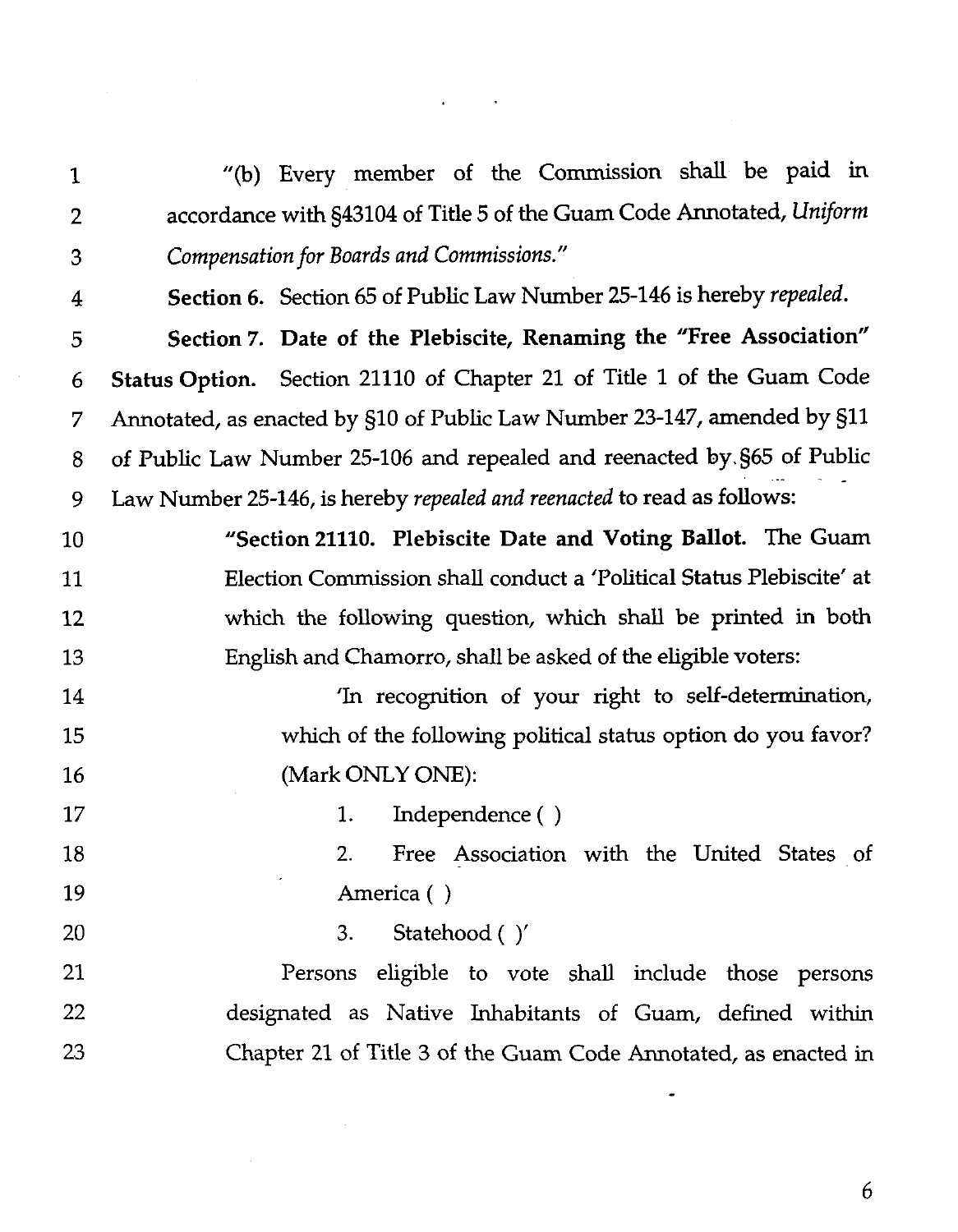this Act, who are eighteen (18) years of age or older on the date of the Political Status Plebiscite, and are registered voters on Guam.

The 'Political Status Plebiscite' mandated in Subsection (a) of 3 this Section shall be held on November 7,2000, *unless* the Guam  $\overline{4}$ Election Commission determines that it won't be adequately 5 prepared to hold the Plebiscite on that date, in which case the 6 Guam Election Commission may determine by majority vote of 7 Commission members to hold the Plebiscite on a later date." 8

Section 8. Section 9116 of Title 3 of the Guam Code Annotated is 9 10 hereby *amended* to read as follows:

11 "Section **9116.** Exhibiting Ballot Box. Before receiving any ballots, the precinct board shall, in the presence of any voters 12 assembled at the polling place, display the locked ballot box. 13 Thereafter, the ballot box shall *not* be removed from the polling place or 14 15 presence of the voters until the polls are closed."

Section **9.** Section 11103 of Title **3** of the Guam Code Annotated is 16 hereby *repealed.*  17

18 Section **10.** Section 9152 of Title **3** of the Guam Code Annotated is 19 hereby *amended* to read as follows:

20

 $\mathbf{1}$ 

 $\overline{2}$ 

#### "Section **9152.** Defacement of Unused and Spoiled Ballots.

21 Immediately upon the closing of the polls, the members of the precinct 22 board shall, in the presence of all authorized persons in the polling place 23 who may desire to observe them, proceed to deface every unused or 24 spoiled ballot, by drawing across its face, in ink or indelible pencil, two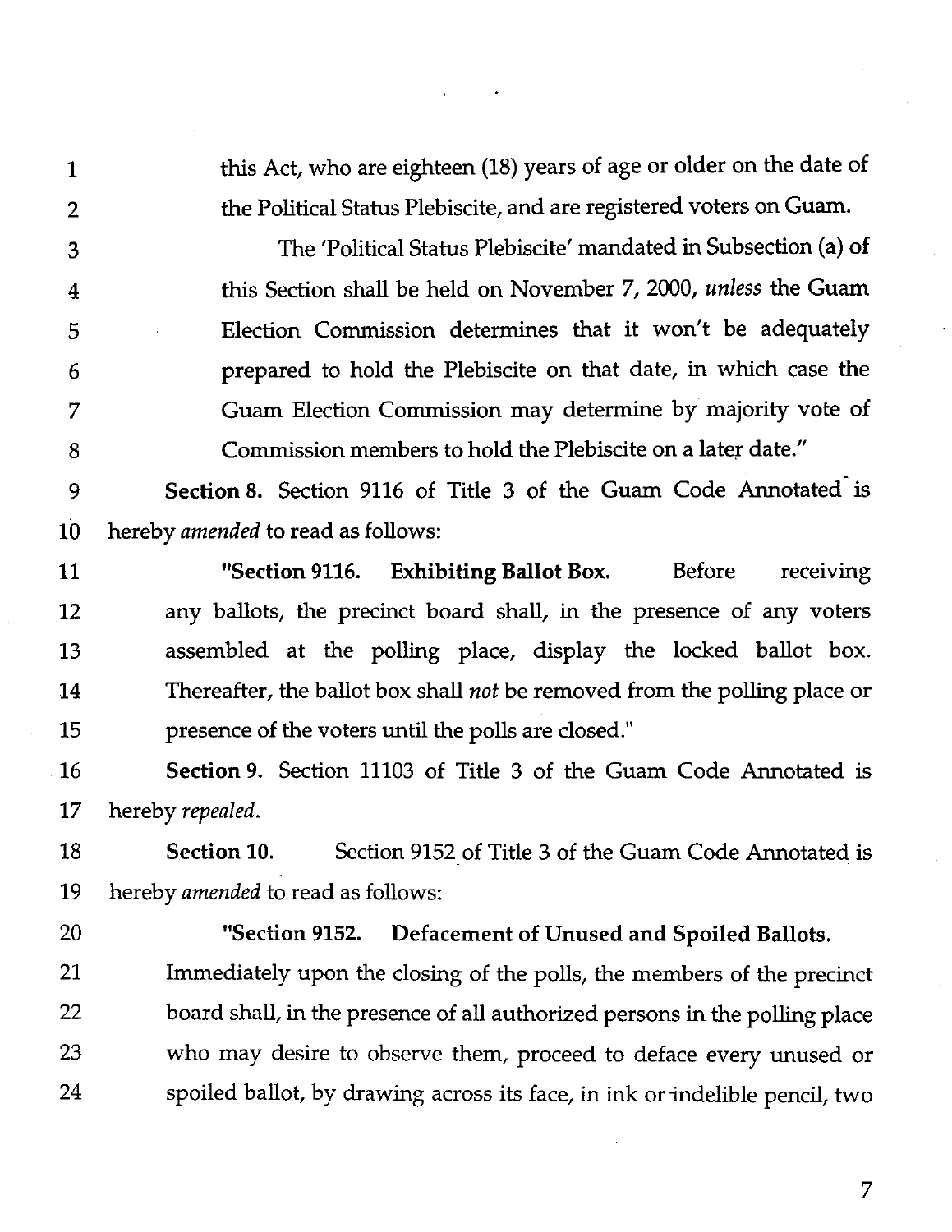1 **(2)** lines which shall cross each other, the cross to be more than three **(3)**  2 inches square. The members of the precinct board shall thereupon **3** immediately place all defaced ballots within an envelope and seal the 4 envelope. **A** majority of the members of the precinct board shall 5 immediately write their names across the sealed portion of the 6 envelope."

7 Section **11.** Section 11105 of Title **3** of the Guam Code Annotated 8 is hereby *amended* to read as follows:<br>9 **Section 11105.** Ballots

"Section 11105. Ballots Exceeding Number on Roster. If the **<sup>10</sup>**ballots in the box exceed in number the names on the roster, one (1) of 11 the members of the precinct board shall, while being observed by the 12 other precinct board members and without looking into the box, draw 13 out singly and destroy a number of the ballots equal to such excess. The 14 precinct board shall make a record upon the roster of the number of 15 ballots so drawn and destroyed."

16 Section **12.** Section 11108 of Title 3 of the Guam Code Annotated 17 is hereby *amended* to read as follows:

18 "Section **11108.** Delivery of Ballots to Election Center. The 19 locked ballot box, accompanied by the roster and all endorsements and 20 rejected ballots shall be brought to the election center for tabulation. 21 Representatives of the political parties are authorized to accompany the 22 locked ballot box and other materials from the precinct to the election 23 center."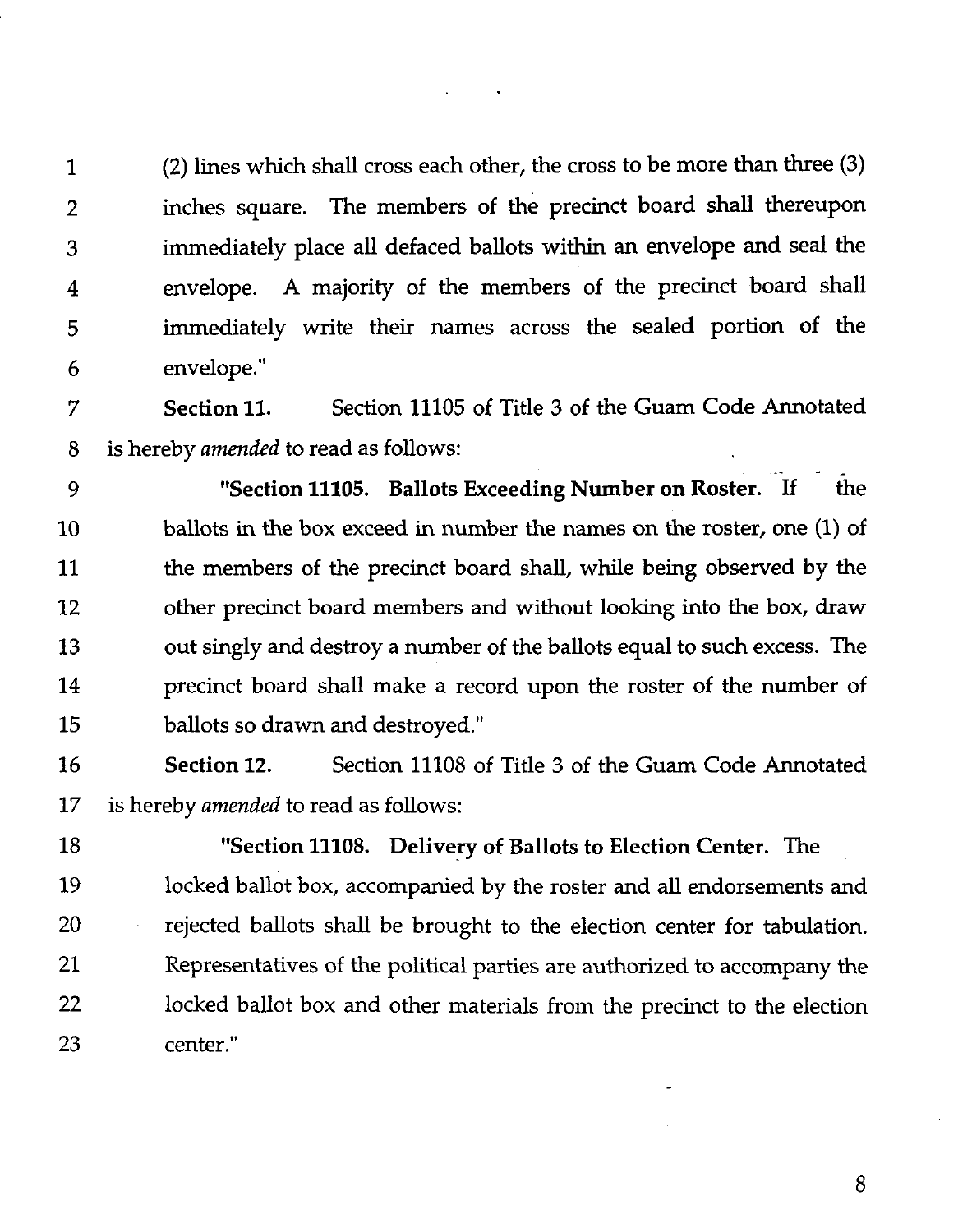**1 Section 13. Severability.** If any provision of this Law or its 2 application to any person or circumstance is found to be invalid or contrary to **3** law, such invalidity shall *not* affect other provisions or applications of **this**  4 Law which can be given effect without the invalid provisions or application, 5 **and** to this end the provisions of this Law are severable.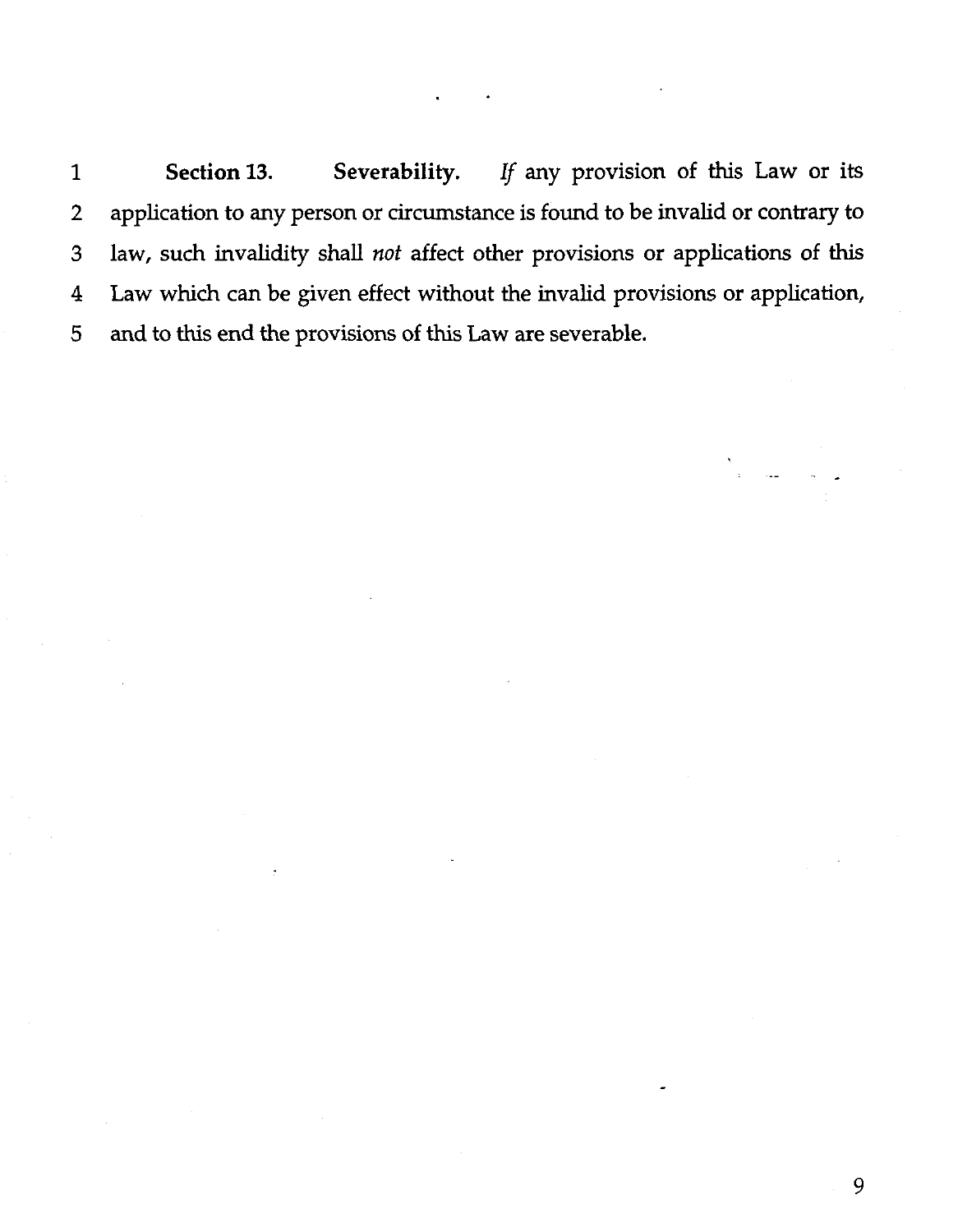

**MINA' BENTE SINGKO NA LIHESLATURAN GUAHAN TWENTY-FIFTH GUAM LEGISLATURE**  155 **Hesler** Street, **HagHtib, Guam %910** 

### **2000 (SECOND) Regular Session**

I, Antonio R. Unpingco, Speaker of I *Mina'Bente Singko Na*  Liheslaturan Guåhan, hereby certify, in conformance with Title 2 Guam Code Annotated \$2103, *Public Hearings Mandatory,* as amended, that an emergency condition exists involving danger to the public health, safety and welfare of the people and therefore waive the statutory requirements for a public hearing on Bill Number 443 (COR) "AN ACT TO REPEAL AND *REENACT* \$913 107,3122(f), AND 2101@) OF TITLE 3, AND TO *REPEAL* AND *REENACT* \$21 110 OF CHAPTER 21 OF TITLE 1, ALL OF THE GUAM CODE ANNOTATED, AS CHANGED BY P.L. NO. **25-**  146, RELATIVE TO ENSURING ABSENTEE VOTERS VOTING DURING RUNOFF ELECTIONS, TO EMPOWER THE GUAM ELECTION COMMISSION TO ADOPT EMERGENCY REGULATIONS FOR THE 2000 ELECTIONS AND FOR OTHER PURPOSES.," which was introduced on June 19, 2000, and therefore waive the statutory requirements for a public hearing on Bill Number 443 (COR).

ANA **.UNPINGCO eaker** 

Dated: June 21, 2000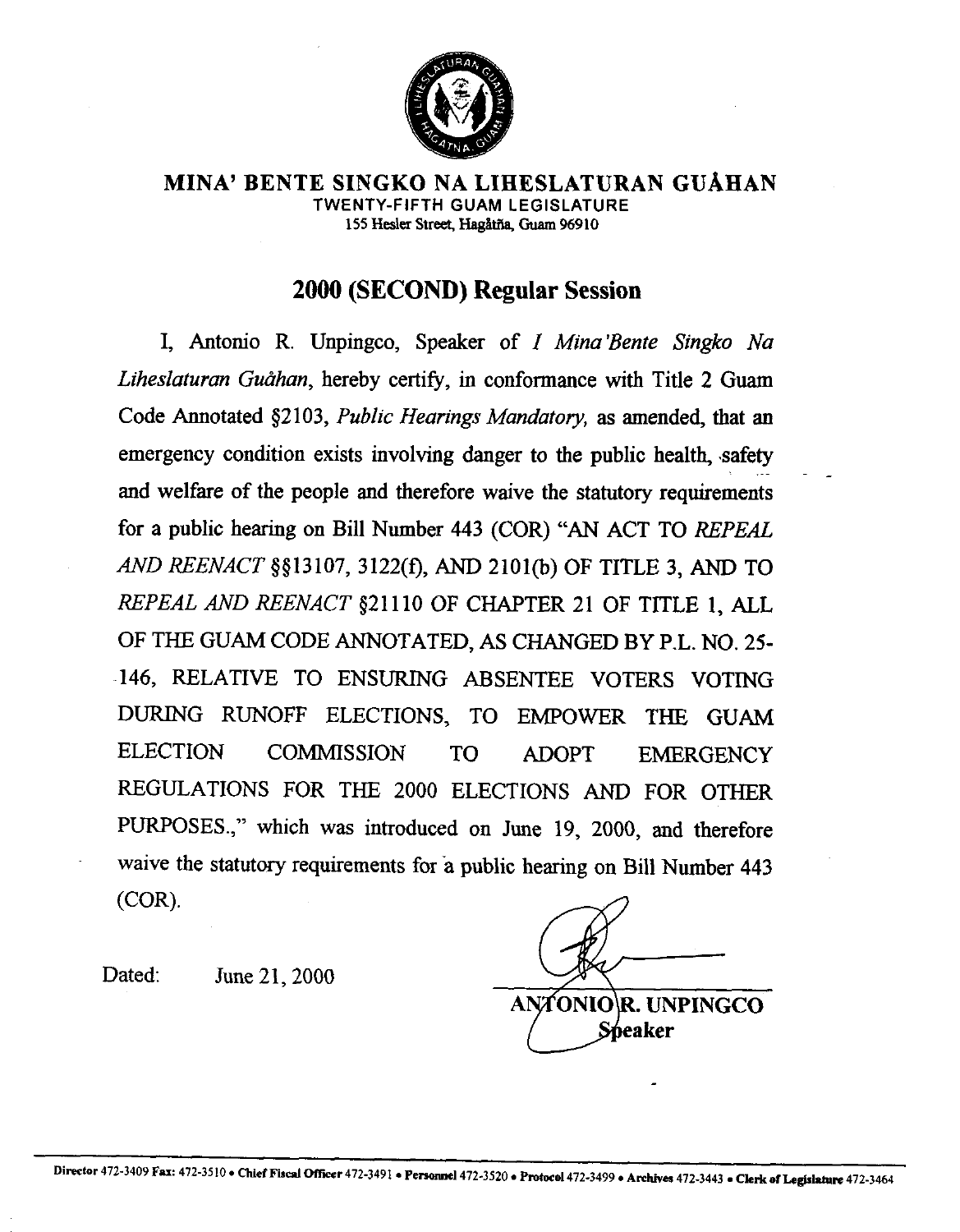

#### **MINA' BENTE SINGKO NA LIHESLATURAN GUAHAN TWENTY-FIFTH GUAM LEGISLATURE**  155 Hesler Street, Hagåtña, Guam 96910

June 21,2000

The Honorable Carl T.C. Gutierrez I *Maga'lahen Gudhan Ufisinan* 1 *Maga'lahi Hagdtfia,* Guam 96910

Dear *Maga'lahi* Gutierrez:

Transmitted herewith is Bill No.  $443(COR)$  which was passed by  $I$ *Mina'Bente Singko Nu Liheslaturan Gudhan* on June 21,2000.

Sincerely,

**IOANNE M.S. BROWN** 

 $\ddot{z}$ 

 $\frac{\lambda}{\lambda}$  and  $\frac{\lambda}{\lambda}$  is the  $\frac{\lambda}{\lambda}$ 

Senator and Legislative Secretary

Enclosure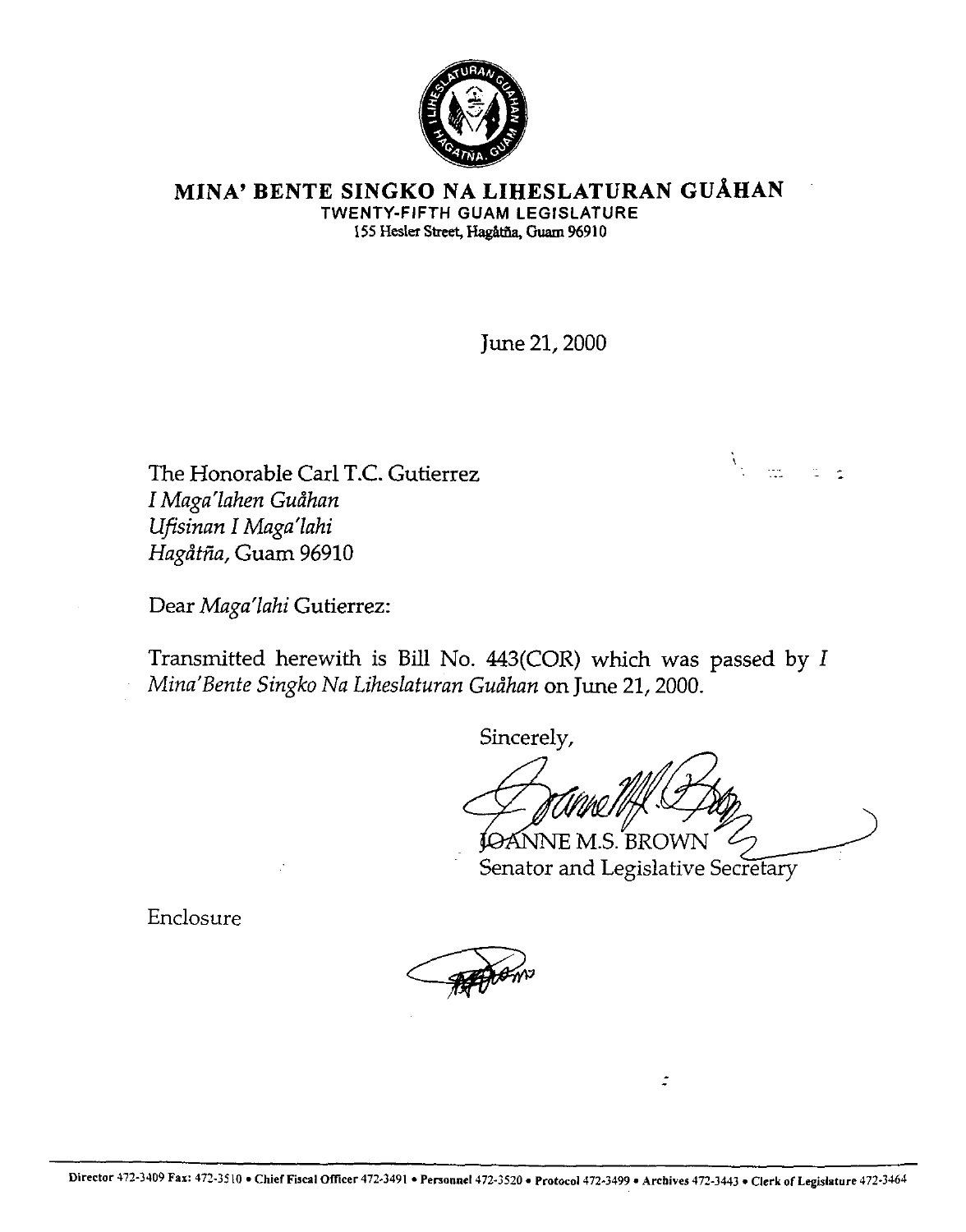# IX TRANSMISSION CHECKLIST TO I MAGA'LAHEN GUAHAN (Included in File w/ All Bills Transmitted) BILL NO.

 $443$  (cor)  $EXHIBITS ATTACHED$ CONFIRM NUMBER OF PAGES  $9$ CAPTION ON CERTIFICATION MATCHES BILL CAPTION ENGROSSED SIGN\*" REMOVED FROM BILL 15 SENATORS IN SPONSORSHIP OR CONFIRM OTHERWISE CERTIFICATION SIGNED BY SPEAKER & LEGIS. SECRETARY EMERGENCY DECLARATION, if any

Confirmed By:  $\ell/\binom{n}{k}$   $\ell$ ,  $\ell$ FINAL REVIEW:  $\left(\begin{array}{ccc} 1 & -1 \\ -1 & -1 \end{array}\right)$  Dated:  $\left(\begin{array}{ccc} 1 & -1 \\ -1 & -1 \end{array}\right)$ 

| Dated: |   | $\mathcal{D}$ |
|--------|---|---------------|
| Dated: | ø |               |

 $\vert \ \ \vert$ HAND CARRY BILL IN BLUEBACK (ORIGINAL & COPY) TO THE GOVERNOR. (DANNY, ROBERT OR OTHERS ) ACKNOWLEGED COPY W/ ORIGINAL BLUEBACK PLACED ON CLERK'S DESK. (Same copy given to Susan)

FILED by: Danny, Robert or others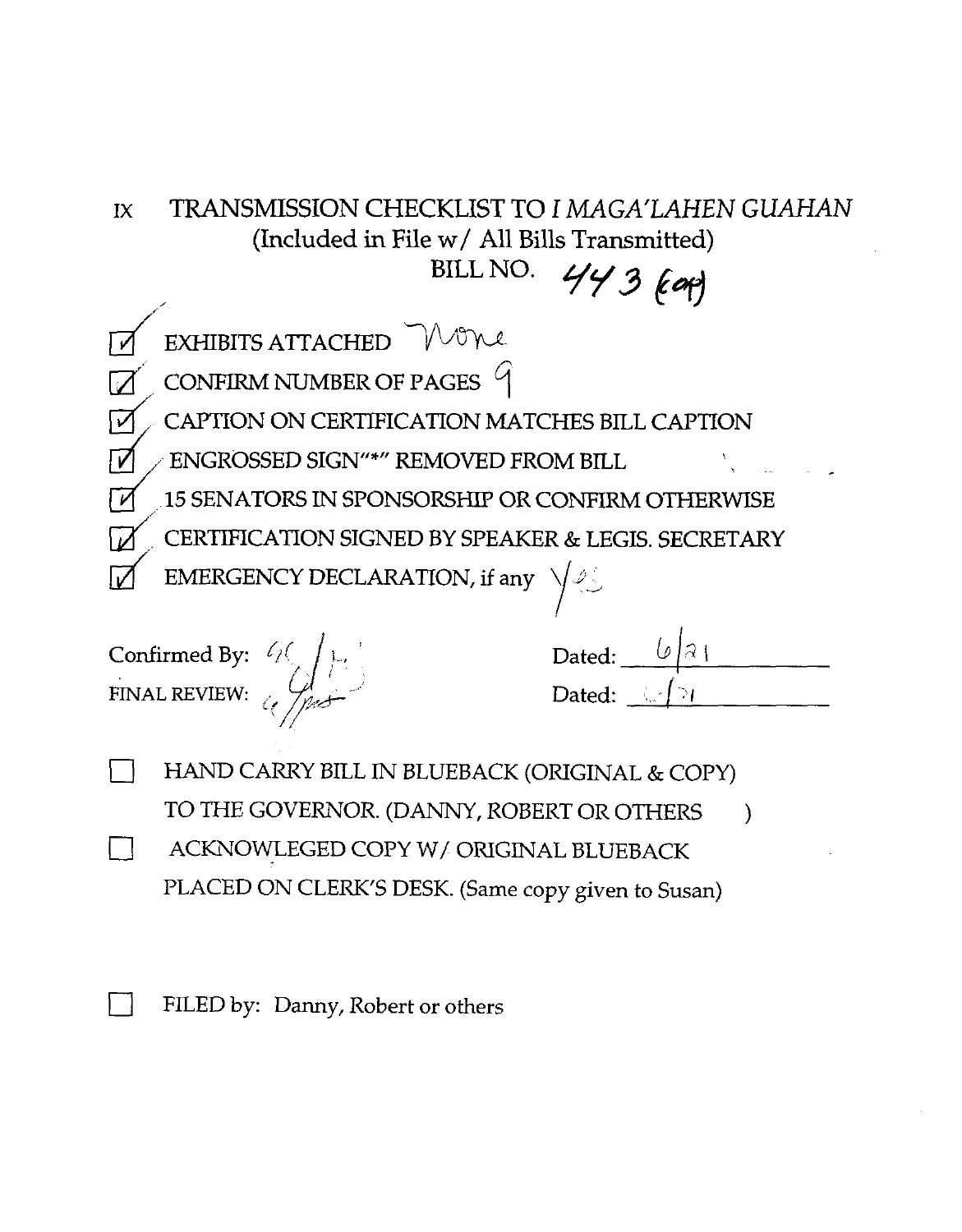#### MINA'BENTE SINGKO NA LIHESLATURAN GUAHAN 2000 (SECOND) **Regular** Session

#### CERTIFICATION OF PASSAGE OF AN ACT TO *I MAGA'LAHEN GUAHAN*

This is to **certify** that **Bill** No. **443** (COR) "AN ACT TO REPEAL AND REENACT **§§13107,3122(f),** AND **2101(b),**  TO AMEND **559916,9152,11105** AND **11108,** AND TO REPEAL **§11103,** ALL OF TITLE **3,** AND TO REPEAL AND REENACT **521110 OF CHAPTER 21 OF TITLE 1, ALL OF THE GUAM CODE ANNOTATED, RELATIVE TO** ENSURING ABSENTEE VOTERS VOTING DURING RUNOFF ELECTIONS, TO EMPOWER THE GUAM ELECTION COMMISSION TO ADOPT EMERGENCY REGULATIONS FOR THE **2000** ELECTIONS AND FOR OTHER PURPOSES," was on the **21\*** day of **June 2000,** duly and **regularly** passed.

THESLATURAN GUAHAN<br>
Regular Session<br>
N ACT TO *I MAGA'LAHEN GUAHAN*<br>
REFEAL AND REENACT \$§13107, 3122(6), AND 2101(b),<br>
DE THE GUAM CODE ANNOTATED, RELATIVE TO<br>
RUNOFF ELECTIONS, TO EMPOWER THE GUAM<br>
RUNOFF ELECTIONS, TO E **Speaker**  Attester **TOANNE M.S. BROWN Senator and Legislative Secretary**  This Act was received by *I Maga'lahen Guahan* this <u>2/</u> day of *JUNE*, 2000, at  $6.32$  o'clock  $\rho$  M.<br>*Alfred F. Juevas* Assistant Staff Officer *Maga'lahi's* Office APPROVED: CARL T. C. GUTIERREZ *I Maga'lnhen Gtlahan*  Date:  $\frac{1}{\sqrt{1-\frac{1}{2}}\sqrt{1-\frac{1}{2}}\sqrt{1-\frac{1}{2}}\sqrt{1-\frac{1}{2}}\sqrt{1-\frac{1}{2}}\sqrt{1-\frac{1}{2}}\sqrt{1-\frac{1}{2}}\sqrt{1-\frac{1}{2}}\sqrt{1-\frac{1}{2}}\sqrt{1-\frac{1}{2}}\sqrt{1-\frac{1}{2}}\sqrt{1-\frac{1}{2}}\sqrt{1-\frac{1}{2}}\sqrt{1-\frac{1}{2}}\sqrt{1-\frac{1}{2}}\sqrt{1-\frac{1}{2}}\sqrt{1-\frac{1}{2}}\sqrt{1-\frac{1}{2}}\sqrt{1-\frac{1}{2}}$ ÷. Public Law No.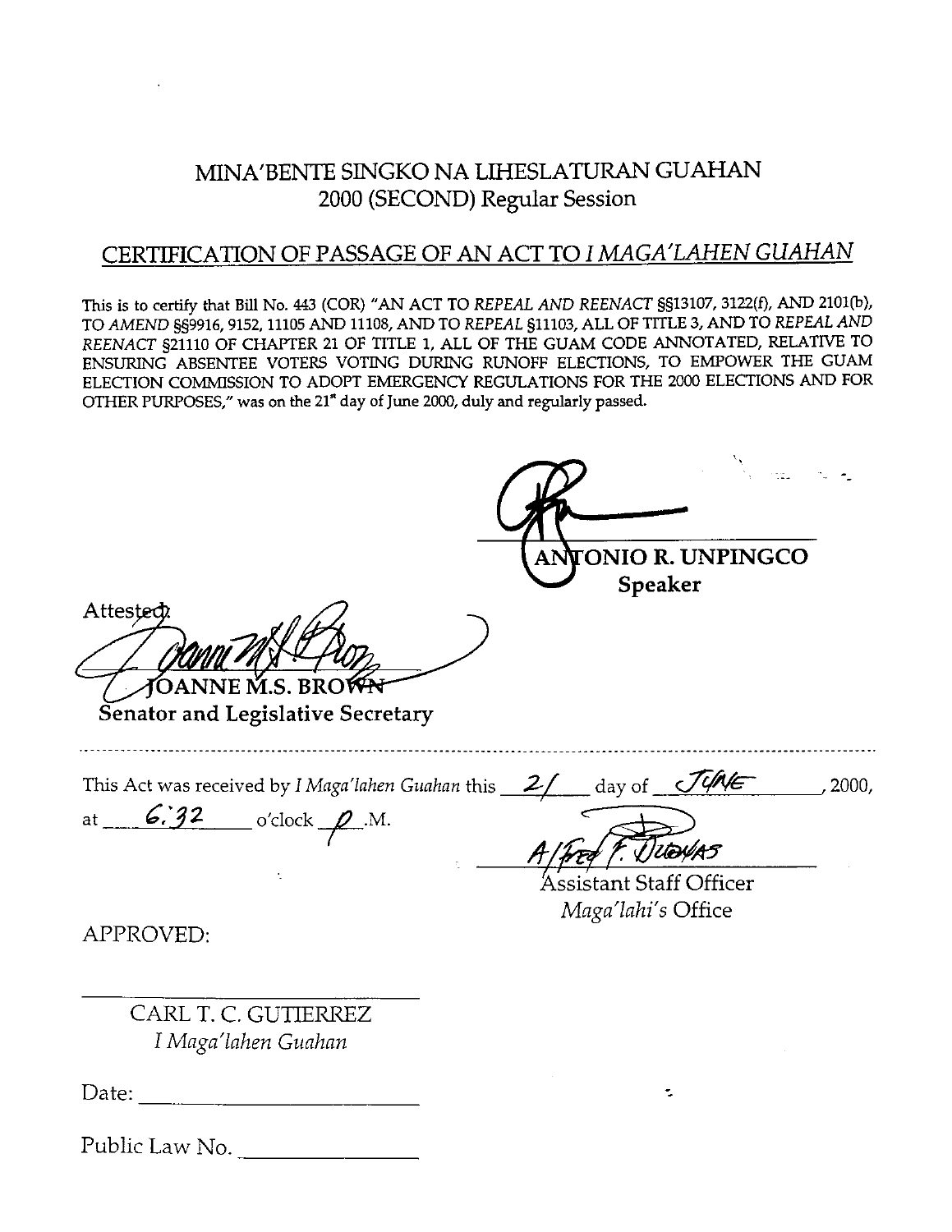### MINA'BENTE SINGKO NA LIHESLATURAN GUÅHAN 2000 (SECOND) Regular Session

#### Bill No. 443 (COR)

**As** amended on the Floor.

Introduced by: S. A. Sanchez, II F. B. Aguon, Jr. E. C. Bermudes A. C. Blaz J. M.S. Brown E. B. Calvo M. G. Camacho Mark Forbes L. F. Kasperbauer A. C. Lamorena, V C. A. Leon Guerrero K. S. Moylan V. C. Pangelinan J. C. Salas A. R. Unpingco

> AN ACT TO *REPEAL* AND *REENACT* §§13107,3122(f), AND 2101(b), TO AMEND \$59916, 9152, 11105 AND 11108, AND TO *REPEAL* §11103, ALL OF TITLE 3, AND TO *REPEAL AND REENACT* §21110 OF CHAPTER 21 OF TITLE 1, ALL OF THE GUAM CODE ANNOTATED, RELATIVE TO ENSURING ABSENTEE VOTERS VOTING DURING RUNOFF ELECTIONS, TO EMPOWER THE GUAM ELECTION COMMISSION TO ADOPT EMERGENCY REGULATIONS FOR THE 2000 ELECTIONS AND FOR OTHER PURPOSES.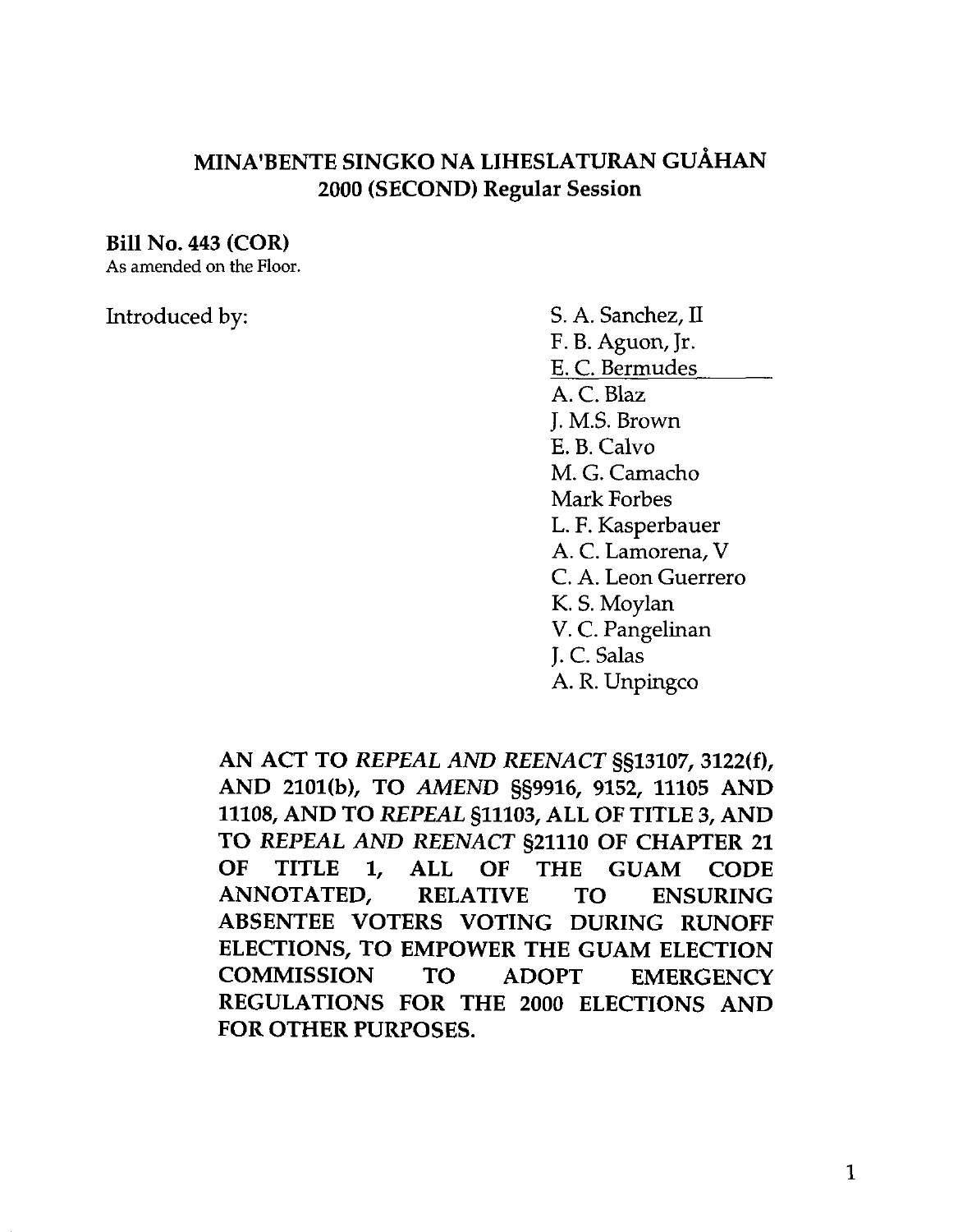$\mathbf{1}$ 

#### **BE IT ENACTED BY THE PEOPLE OF GUAM:**

**Section 1.** This Act shall be referred to as the *"Election Reform Technical*   $\overline{2}$ *Corrections Act* of *2000."*  3

**Section 2. Statement of Legislative Findings. I** *Liheslaturan*   $\overline{\mathbf{4}}$ *Guihan* finds that the Acting *Maga'lahen Guihan's* message of May 26, 2000, 5 accompanying her veto of Bill Number 227, was conciliatory in nature and 6 included valid recommendations relative to several aspects of the election 7 reforms embodied in Public Law Number 25-146 as enacted on May 16,2000. 8

9 In reciprocation to the spirit of cooperation exhibited by the Acting *Maga'lahen Guihan,* I *Liheslaturan Guihan* finds that several of her concerns 10 warrant this Body making technical corrections in the original Election 11 Reform Act so that it will best serve the needs of the people in the choosing of 12 their elected leaders. I *Liheslaturan Guihan* concurs, for instance, that the 13 cumbersome and time-consuming process entailed in the adoption of 14 15 regulations pursuant to the Administrative Adjudication Law, necessitate the 16 Guam Election Commission being empowered to promulgate emergency regulations for the 2000 elections. I *Liheslaturan Guihan,* noting that the 17 18 Congress has made clear in the Uniformed and Overseas Citizens Absentee 19 Voting Act that the ability of absent voters to participate in the runoff 20 elections should be protected, I *Liheslaturan Guihan* agrees that the Election 21 Reform Act should be modified to attain this objective. Further, that the 22 Commissioners should continue to receive stipends for their valuable service 23 to the People of Guam and not be precluded based upon being in the service 24 of the government of Guam.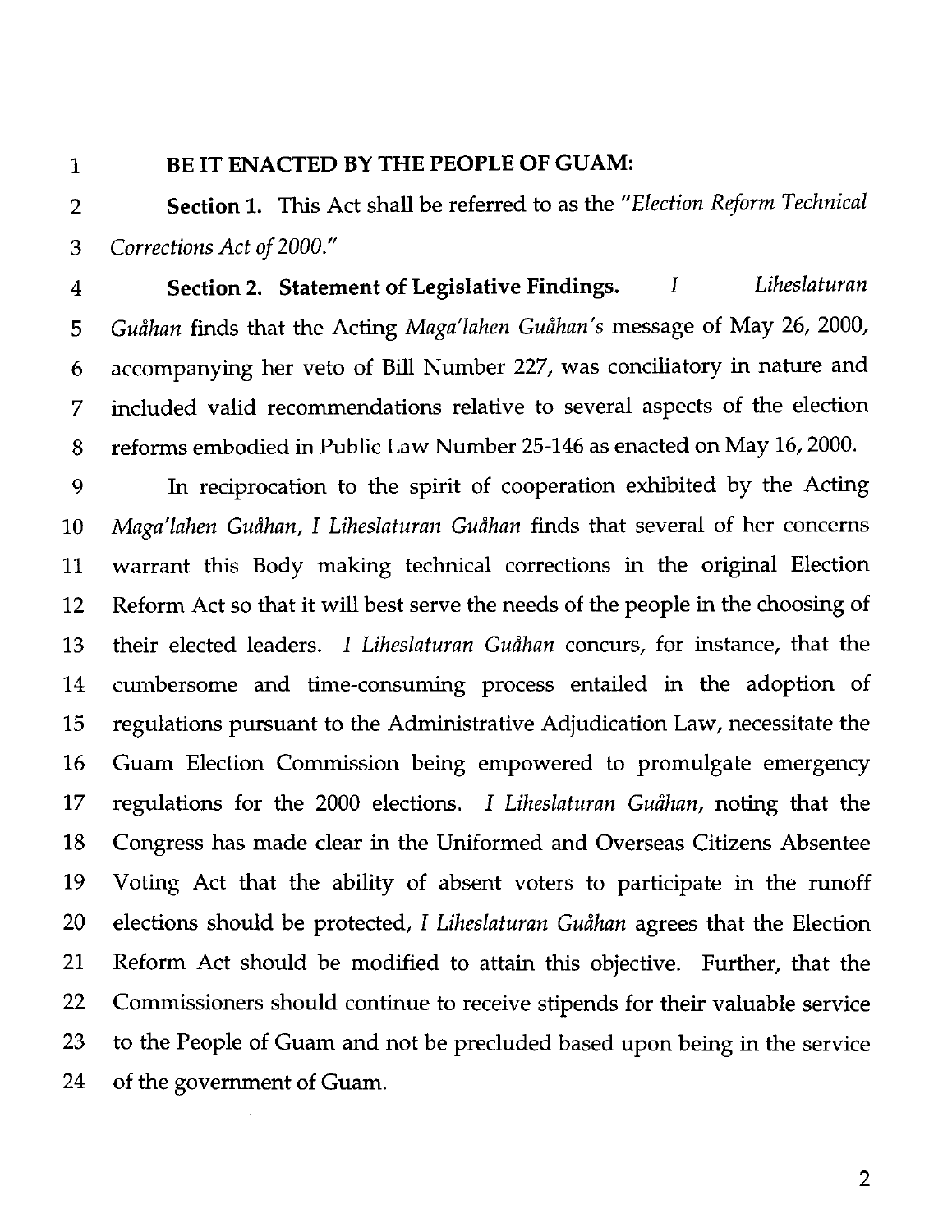1 of the runoff election shall be processed as prescribed by Chapter 10 of 2 Title 3 of the Guam Code Annotated. A runoff absentee ballot received 3 by the Commission *after* the closing of the polls on the date of the runoff 4 election, but before 5 p.m. Guam Standard Time on the tenth  $(10<sup>th</sup>)$  day 5 after the date of the Commission shall be processed by the staff of the 6 Commission and such vote added to the votes of the precinct in which 7 the voter is registered.

8 After the closing of the polls on the date of a runoff election, the 9 Commission may conditionally certify the results of the runoff election 10 on the basis of the results tabulated immediately after the runoff 11 election, but it shall *not* finally certlfy the runoff election results until 12 after 5 p.m. Guam Standard Time on the tenth  $(10<sup>th</sup>)$  day after the runoff 13 election was conducted. Any absentee ballot received by the 14 Commission after the tenth (10") day after the runoff election shall *not*  15 be opened, but the envelope appearing to contain such ballot shall be 16 retained in the same manner as other invalid ballots received by the 17 Commission."

18 **Section4 Authorization for Commission to Adopt Emergency**  19 **Interim Regulations for the Conduct of the Year 2000 Elections.** 

20 (a) The provisions of Article 3 of Chapter 9 of Title 5 of the 21 Guam Code Annotated shall *not* apply to any emergency regulation 22 adopted or existing regulation repealed by the Guam Election 23 Commission ("Commission") for the purpose of implementing the

 $\overline{4}$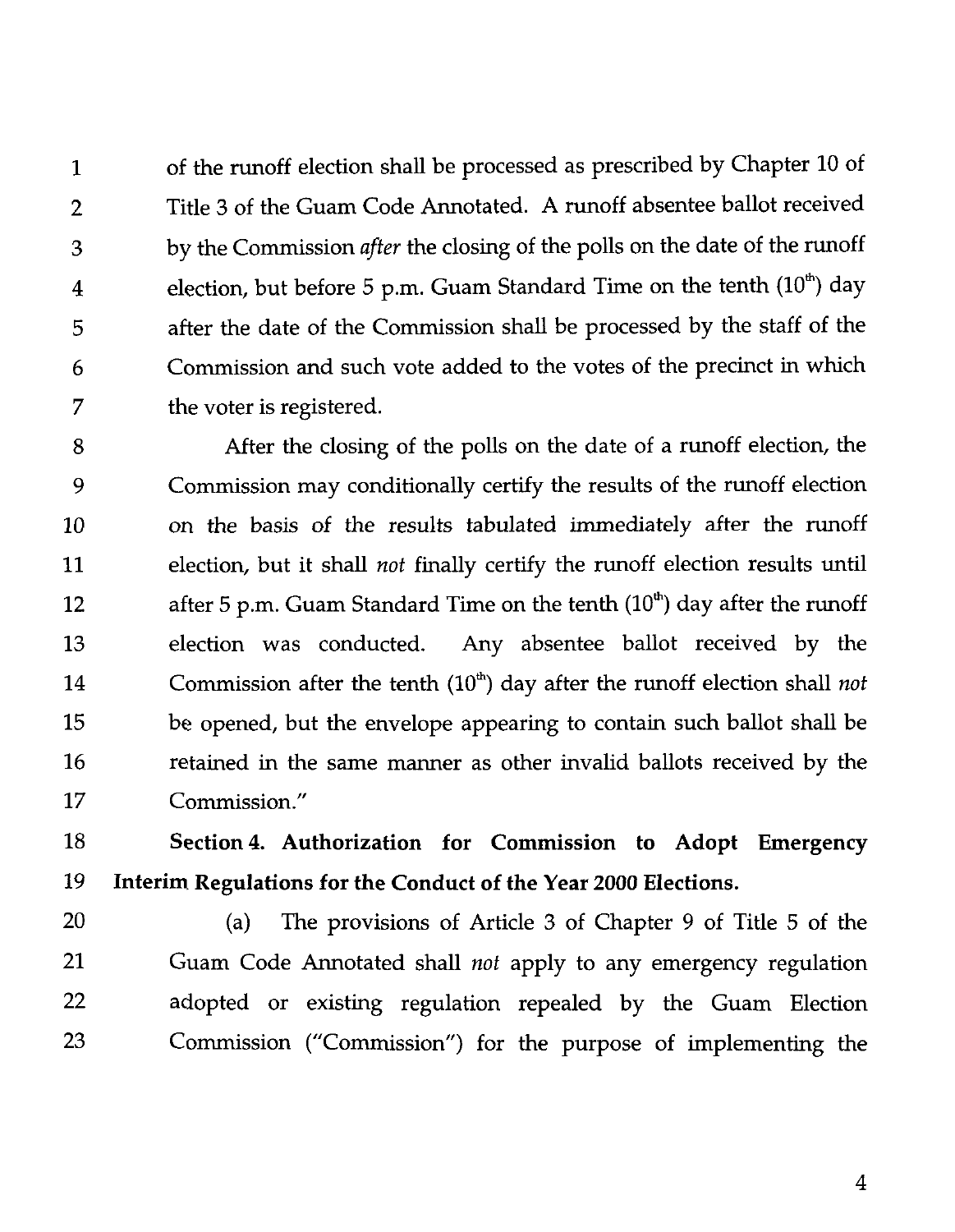provisions of the Election Reform Act of 2000 and the Election Reform  $\mathbf 1$  $\overline{2}$ Technical Corrections Act of 2000.

(b) *If* the Commission finds that the adoption of a regulation or 3 the repeal of a regulation is necessary to comply with the Election 4 Reform Act of 2000 and this Act, the Commission, by a vote of *not less*  5 *than* four (4) of its members, may declare that an emergency exists and 6 adopt or repeal such regulations as it deems necessary. Any finding of  $\overline{7}$ an emergency shall include a description of the specific facts showing 8 the need for immediate action. The regulation or repeal shall *not* be 9 effective until a copy of it is filed with the Legislative Secretary, and 10 shall be subject to legislative repeal or change. 11

(c) No emergency regulation or repeal shall remain in effect 12 13 more than one hundred eighty (180) days, nor affect any election except the election conducted in the Year 2000, and that fact shall be stated as a 14 15 part of the emergency regulation or repeal adopted.

16 (d) During the one hundred eighty (180) days that an 17 emergency regulation is in effect, or at any time thereafter, the 18 Commission may propose to adopt the same regulation or repeal as a 19 regular action pursuant to the Administrative Adjudication Law."

**Section** 5. Section 2101(b) of Title *3* of the Guam Code Annotated, as 20 21 repealed and reenacted by Public Law Number 25-146, is hereby *repealed and*  22 *reenacted* to read as follows: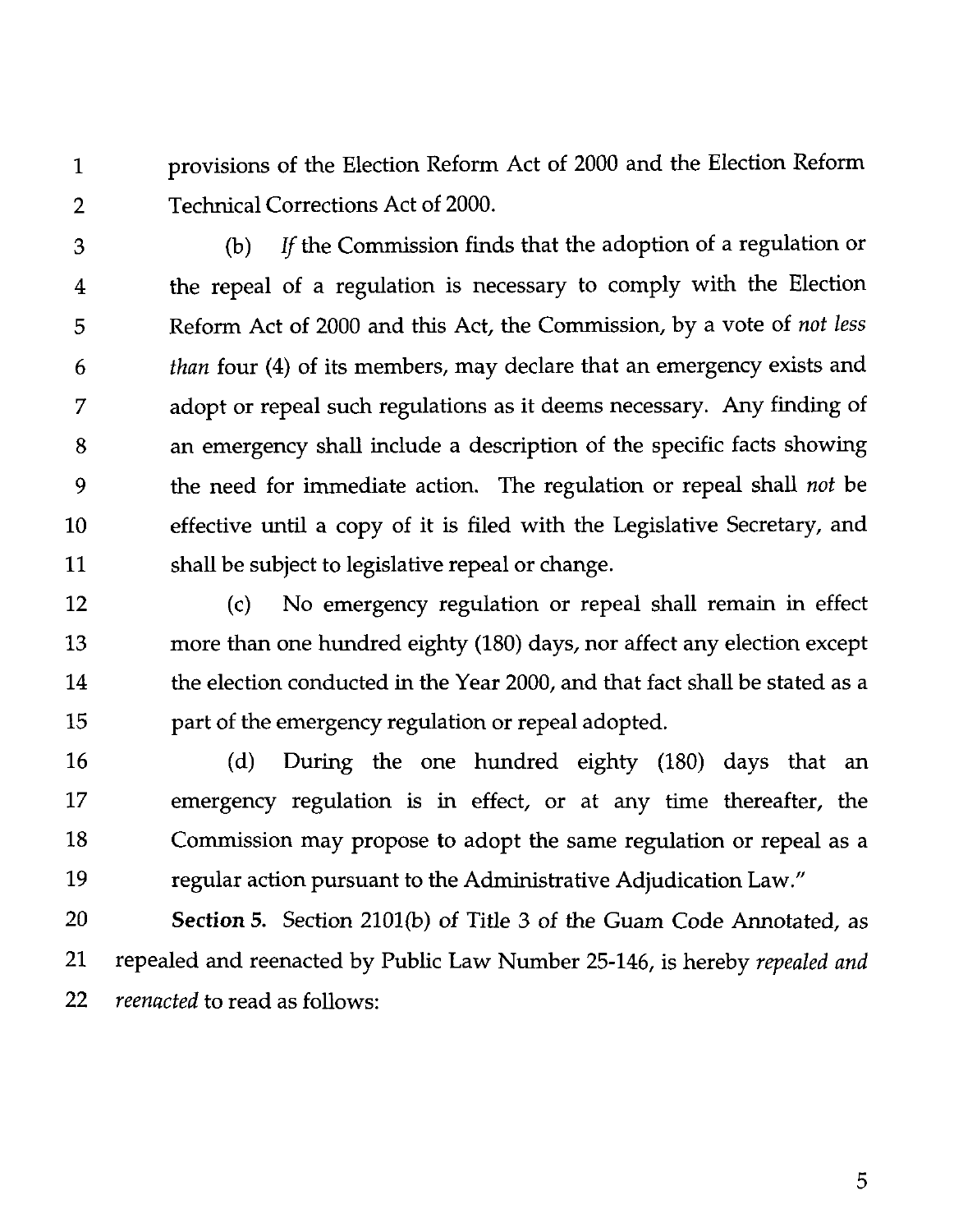"(b) Every member of the Commission shall be paid in  $\mathbf{1}$ accordance with \$43104 of Title 5 of the Guam Code Annotated, *Uniform*   $\overline{2}$ *Compensation for Boards and Commissions."*  3

**Section 6.** Section 65 of Public Law Number 25-146 is hereby *repealed.*  4 **Section** 7. **Date of the Plebiscite, Renaming the "Free Association"**  5 **Status Option.** Section 21110 of Chapter 21 of Title 1 of the Guam Code 6 Annotated, as enacted by \$10 of Public Law Number 23-147, amended by \$11 7 of Public Law Number 25-106 and repealed and reenacted by \$65 of Public 8 9 Law Number 25-146, is hereby *repealed and reenacted* to read as follows:

10 **"Section 21110. Plebiscite Date and Voting Ballot.** The Guam 11 Election Commission shall conduct a 'Political Status Plebiscite' at 12 which the following question, which shall be printed in both 13 English and Chamorro, shall be asked of the eligible voters:

14 'In recognition of your right to self-determination, 15 which of the following political status option do you favor? (Mark ONLY ONE): 16

17 1. Independence ( )

20

18 2. Free Association with the United States of 19 America ( )

**3.** Statehood ( )'

21 Persons eligible to vote shall include those persons 22 designated as Native Inhabitants of Guam, defined within 23 Chapter 21 of Title **3** of the Guam Code Annotated, as enacted in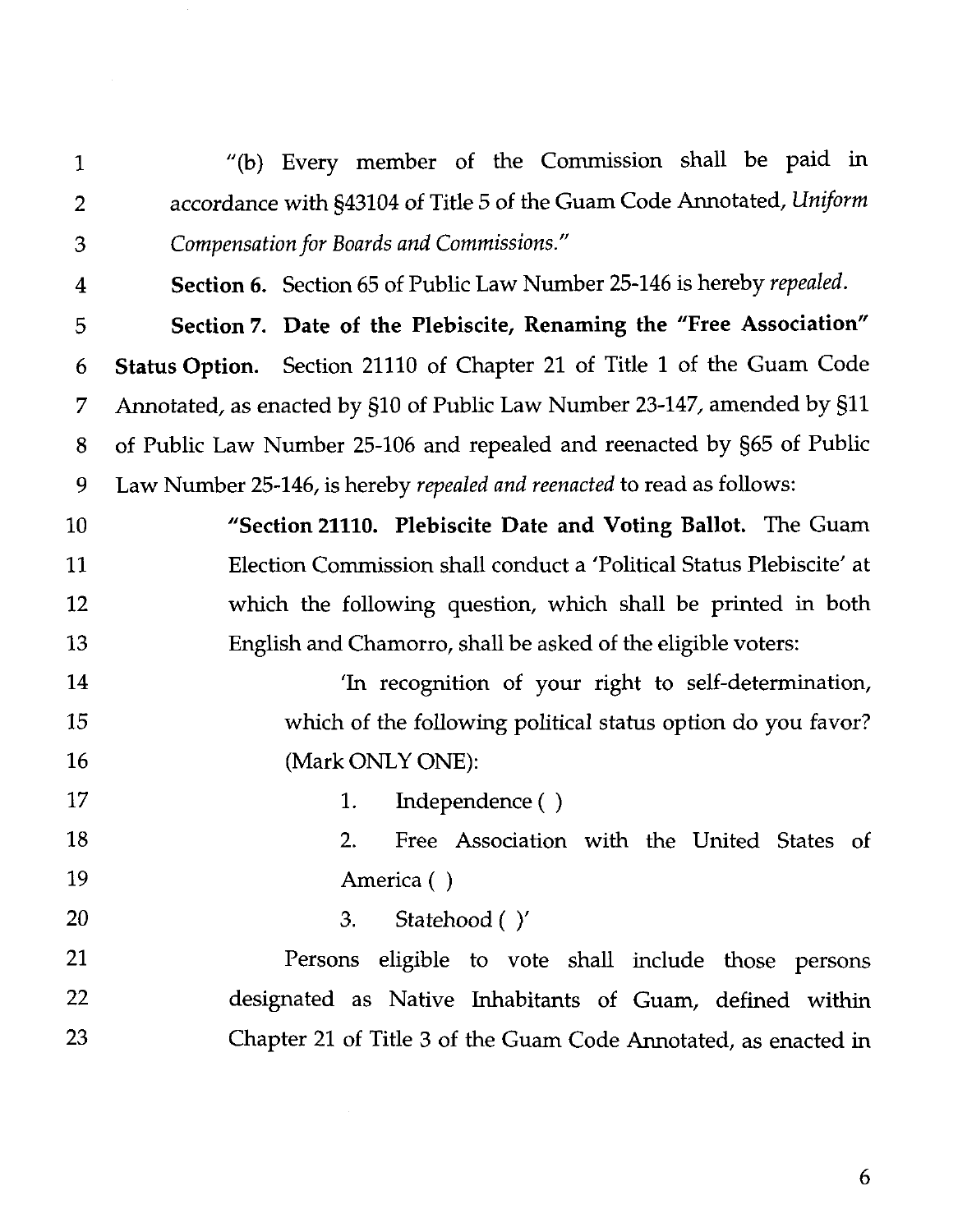this Act, who are eighteen (18) years of age or older on the date of  $\mathbf{1}$ the Political Status Plebiscite, and are registered voters on Guam.  $\overline{2}$ 

The 'Political Status Plebiscite' mandated in Subsection (a) of 3 this Section shall be held on November 7, 2000, *unless* the Guam  $\overline{4}$ Election Commission determines that it won't be adequately 5 prepared to hold the Plebiscite on that date, in which case the 6 7 Guam Election Commission may determine by majority vote of 8 Commission members to hold the Plebiscite on a later date."

Section 8. Section 9116 of Title **3** of the Guam Code Annotated is 9 10 hereby *amended* to read as follows:

"Section 9116. Exhibiting Ballot Box. Before receiving 11 12 any ballots, the precinct board shall, in the presence of any voters 13 assembled at the polling place, display the locked ballot box. 14 Thereafter, the ballot box shall *not* be removed from the polling place or 15 presence of the voters until the polls are closed."

16 Section **9.** Section 11103 of Title **3** of the Guam Code Annotated is 17 hereby *repealed.* 

18 Section **10.** Section 9152 of Title **3** of the Guam Code Annotated is 19 hereby *amended* to read as follows:

20

#### "Section **9152.** Defacement of Unused and Spoiled Ballots.

21 Immediately upon the closing of the polls, the members of the precinct 22 board shall, in the presence of all authorized persons in the polling place 23 who may desire to observe them, proceed to deface every unused or 24 spoiled ballot, by drawing across its face, in ink or indelible pencil, two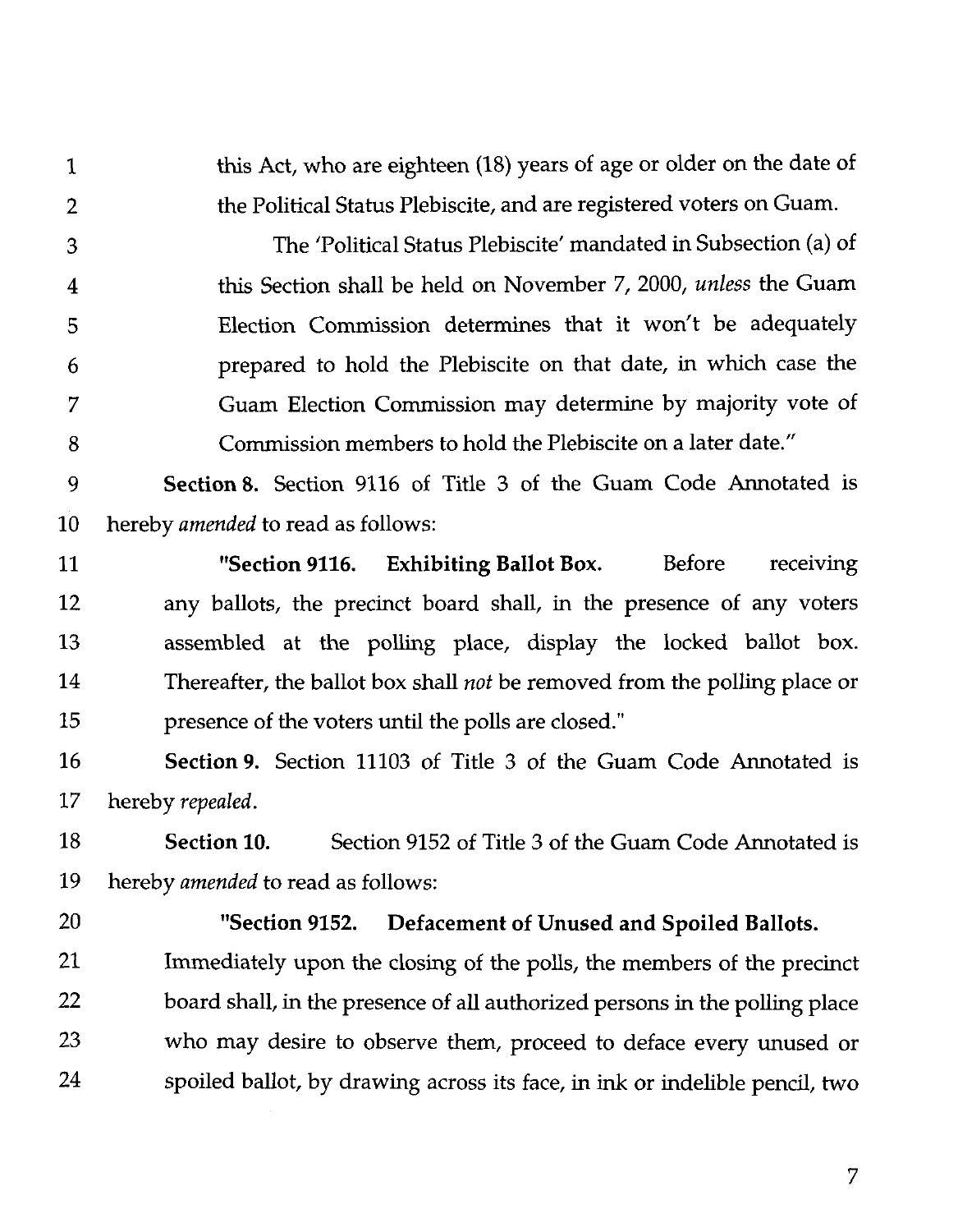1 (2) lines whch shall cross each other, the cross to be more than three (3) 2 inches square. The members of the precinct board shall thereupon 3 immediately place all defaced ballots within an envelope and seal the 4 envelope. A majority of the members of the precinct board shall 5 immediately write their names across the sealed portion of the 6 envelope."

7 **Section 11.** Section 11105 of Title 3 of the Guam Code Annotated 8 is hereby *amended* to read as follows:

9 **"Section 11105. Ballots Exceeding Number on Roster. If** the 10 ballots in the box exceed in number the names on the roster, one (1) of 11 the members of the precinct board shall, while being observed by the 12 other precinct board members and without looking into the box, draw 13 out singly and destroy a number of the ballots equal to such excess. The 14 precinct board shall make a record upon the roster of the number of 15 ballots so drawn and destroyed."

**16 Section 12.** Section 11108 of Title 3 of the Guam Code Annotated 17 is hereby *amended* to read as follows:

18 **"Section 11108. Delivery of Ballots to Election Center.** The 19 locked ballot box, accompanied by the roster and all endorsements and 20 rejected ballots shall be brought to the election center for tabulation. 21 Representatives of the political parties are authorized to accompany the 22 locked ballot box and other materials from the precinct to the election 23 center."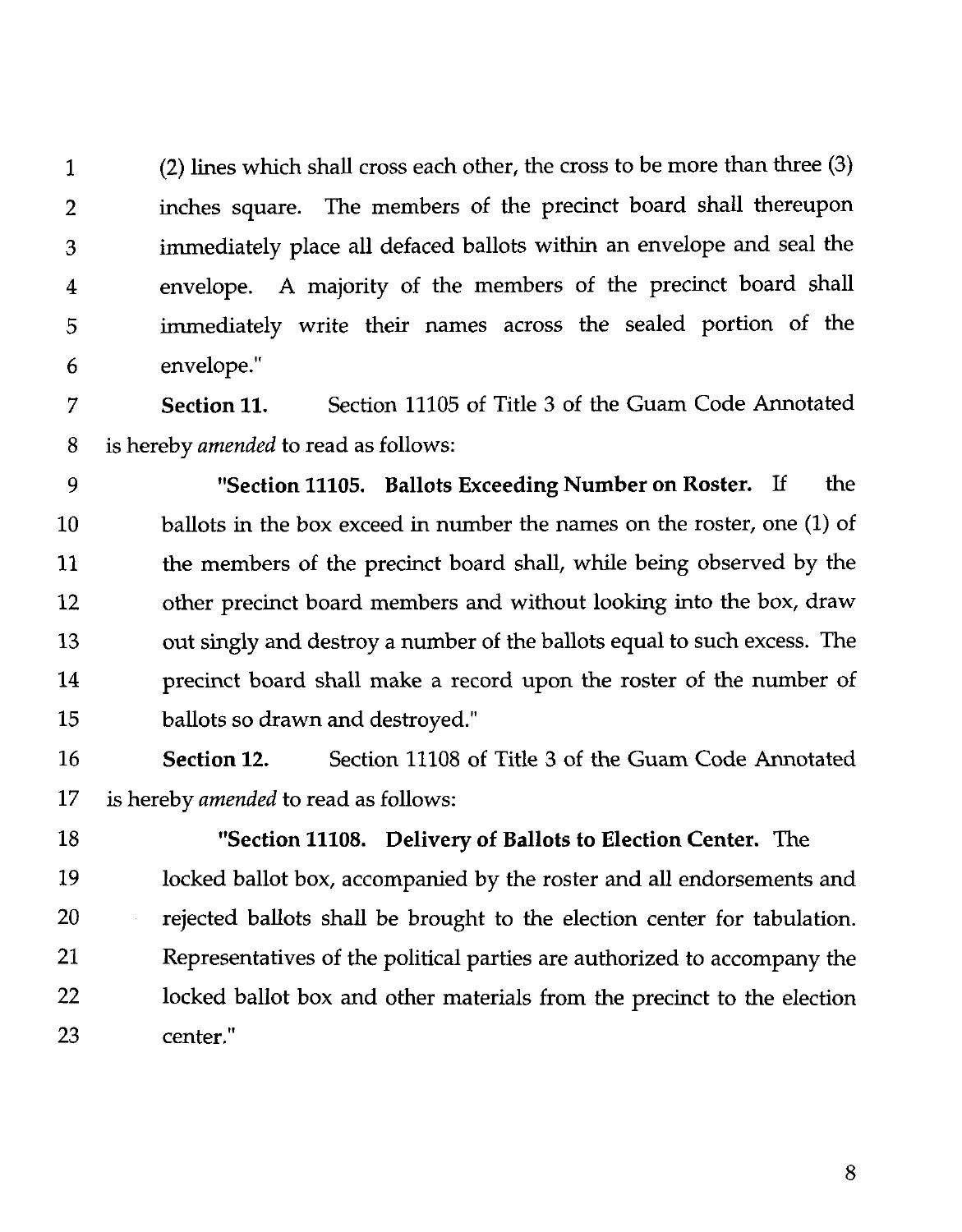

**MINA' BENTE SINGKO NA LIHESLATURAN GUAHAN TWENTY-FIFTH GUAM LEGISLATURE**  155 Hesler Street, Hagåtña, Guam 96910

### **2000 (SECOND) Regular Session**

I, Antonio R. Unpingco, Speaker of I *Mina'Bente Singko Na Liheslaturan Guahan,* hereby certify, in conformance with Title 2 Guam Code Annotated \$2103, *Public Hearings Mandatory,* as amended, that an emergency condition exists involving danger to the public health, safety and welfare of the people and therefore waive the statutory requirements for a public hearing on Bill Number 443 (COR) "AN ACT TO *REPEAL AND REENACT* §\$13107, 3122(f), *AND* 2101(b) OF TITLE 3, AND TO *REPEAL* AND *REENACT* #21110 OF CHAPTER 21 OF TITLE 1, ALL OF THE GUAM CODE ANNOTATED, AS CHANGED BY P.L. NO. 25- 146, RELATIVE TO ENSURING ABSENTEE VOTERS VOTING DURING RUNOFF ELECTIONS, TO EMPOWER THE GUAM ELECTION COMMISSION TO ADOPT EMERGENCY REGULATIONS FOR THE 2000 ELECTIONS AND FOR OTHER PURPOSES.," which was introduced on June 19, 2000, and therefore waive the statutory requirements for a public hearing on Bill Number 443 (COR).

Dated: June 21, 2000

**ANTONIO R. UNPINGCO eaker**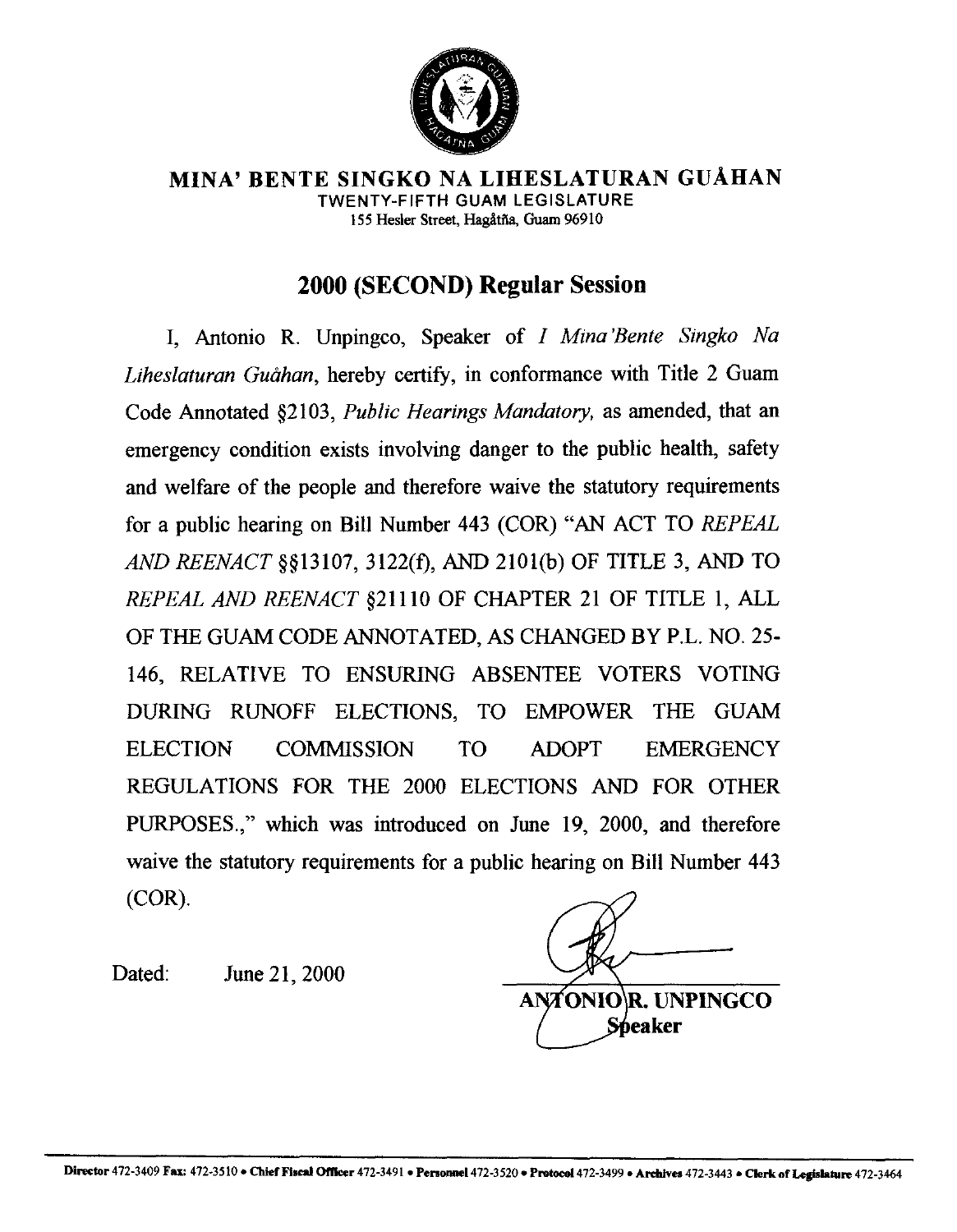# **I MINA' BENTE SINGKO NA LIHESLATURAN GUAHAN**

**2000 (SECOND) Regular Session** 

**Date: 6/21/00** 

#### **VOTING SHEET**

Bill No. 443 (COR) Resolution No. **Question:** 

| <b>NAME</b>                     | <b>YEAS</b>              | <b>NAYS</b> | <b>NOT</b><br><b>VOTING/</b><br><b>ABSTAINED</b> | <b>OUT</b><br><b>DURING</b><br><b>ROLL CALL</b> | <b>ABSENT</b>      |
|---------------------------------|--------------------------|-------------|--------------------------------------------------|-------------------------------------------------|--------------------|
| AGUON, Frank B., Jr.            | سسسر                     |             |                                                  |                                                 |                    |
| <b>BERMUDES, Eulogio C.</b>     |                          |             |                                                  |                                                 |                    |
| <b>BLAZ, Anthony C.</b>         |                          | سىر         |                                                  |                                                 |                    |
| <b>BROWN</b> , Joanne M.S.      | سما                      |             |                                                  |                                                 |                    |
| CALVO, Eduardo B.               | $\overline{\phantom{0}}$ |             |                                                  |                                                 |                    |
| <b>CAMACHO, Marcel G.</b>       |                          |             |                                                  |                                                 |                    |
| <b>FORBES, Mark</b>             |                          |             |                                                  |                                                 |                    |
| <b>KASPERBAUER, Lawrence F.</b> |                          |             |                                                  |                                                 |                    |
| LAMORENA, Alberto C., V         |                          |             |                                                  |                                                 | $\boldsymbol{\mu}$ |
| LEON GUERRERO, Carlotta A.      |                          |             |                                                  |                                                 |                    |
| <b>MOYLAN, Kaleo Scott</b>      |                          |             |                                                  |                                                 |                    |
| <b>PANGELINAN, Vicente C.</b>   |                          |             |                                                  |                                                 |                    |
| SALAS, John C.                  |                          |             |                                                  |                                                 |                    |
| <b>SANCHEZ, Simon A., II</b>    |                          |             |                                                  |                                                 |                    |
| <b>UNPINGCO, Antonio R.</b>     |                          |             |                                                  |                                                 |                    |

TOTAL  $14 + 0 0 0 0$ 

CERTIFIED TRUE AND CORRECT:

\* 3 Passes = No vote EA = Excused Absence

Clerk of the Legislature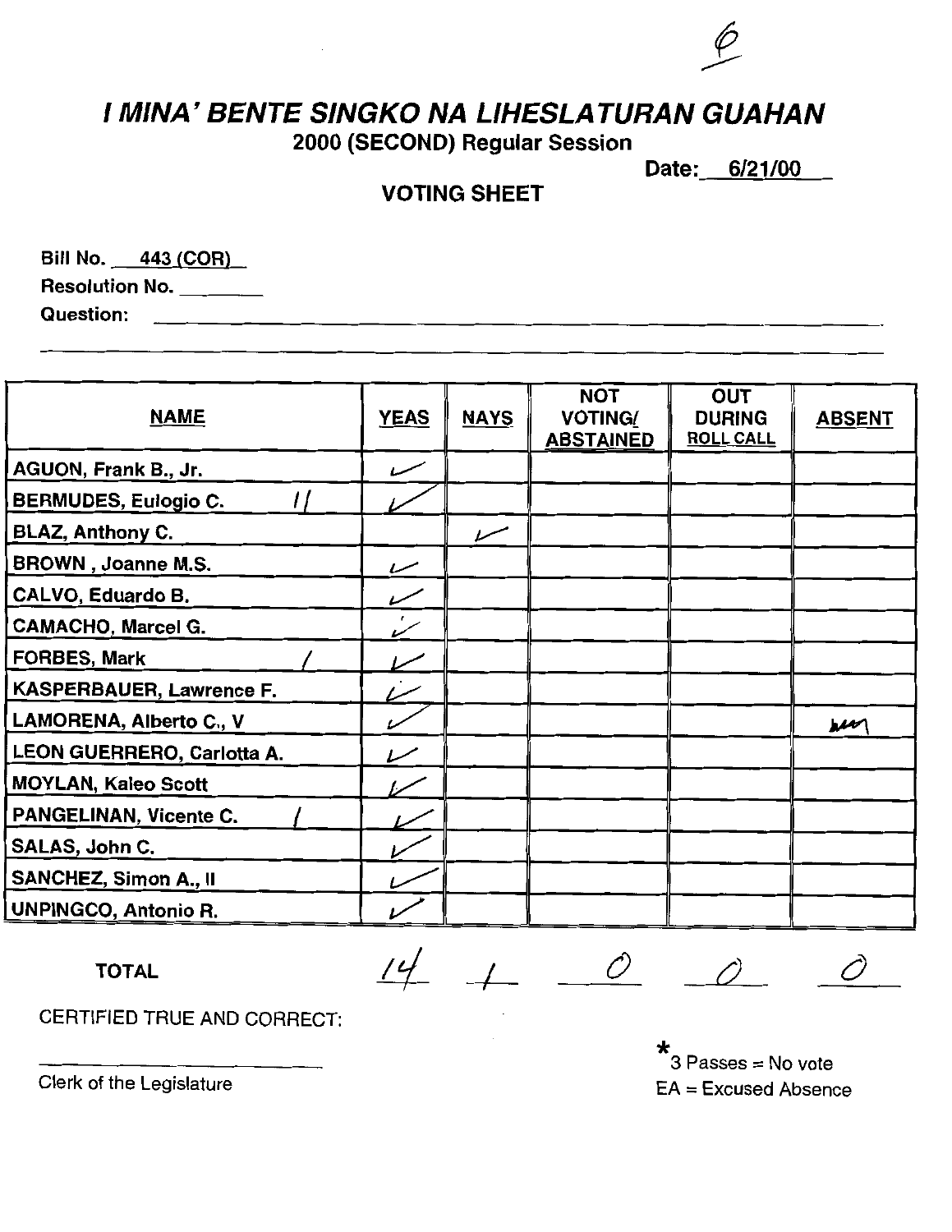MINA'BENTE SINGKO NA LIHESLATURAN GU 2000 (SECOND) Regular Session

Bill No.  $443$  (COR)

Introduced by: S. A. Sanchez, II  $\partial X \mathcal{I}$ 

<u>Antroduced</u>

JUNIO 2000

AN ACT TO *REPEAL AND REENACT* 9513107, 3122(f), AND 2101@) OF TITLE 3, AND TO *REPEAL*  AND REENACT §21110 OF CHAPTER 21 OF TITLE 1, ALL OF THE GUAM CODE ANNOTATED, AS CHANGED BY P.L. NO. 25-146, RELATIVE TO ENSURING ABSENTEE VOTERS VOTING DURING RUNOFF ELECTIONS, TO EMPOWER THE GUAM ELECTION COMMISSION TO ADOPT EMERGENCY REGULATIONS FOR THE 2000 ELECTIONS AND FOR OTHER PURPOSES.

1 **BE IT ENACTED BY THE PEOPLE OF GUAM:** 

2 Section 1. This Act shall be referred to as the *"Election Reform*  3 *Technical Corrections Act of 2000"* 

<sup>4</sup>Section 2. Statement of Legislative Findings. I *Lihesla turan*  5 *Guåhan* finds that the Acting Governor's message of May 26, 2000, 6 accompanying her veto of Bill Number 227, was conciliatory in nature and 7 included valid recommendations relative to several aspects of the election 8 reforms embodied in Public Law Number 25-146 as enacted on May 16,2000.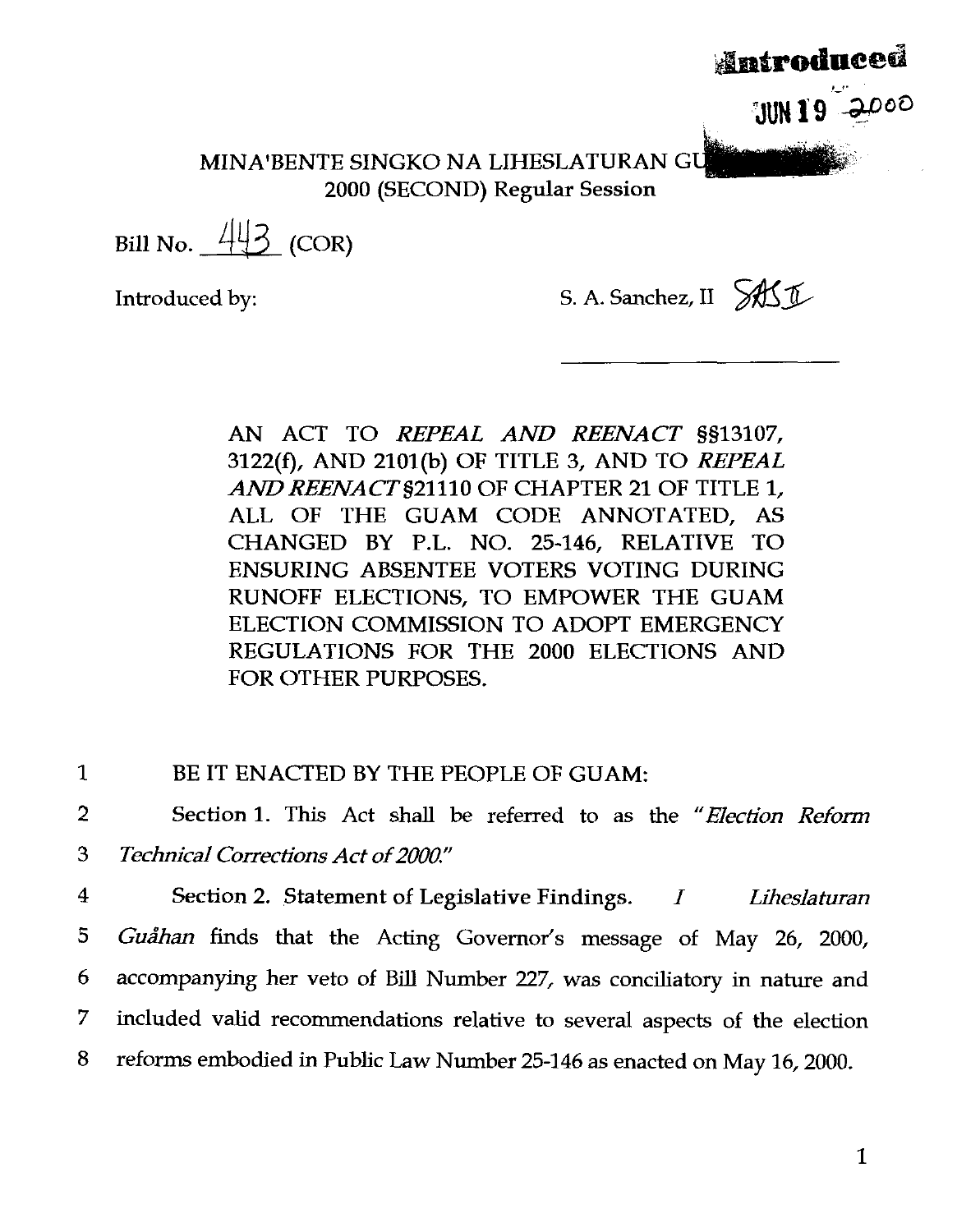In reciprocation to the spirit of cooperation exhibited by the acting  $\mathbf{1}$ *Maga'lahen Guåhan, I Liheslaturan Guåhan* finds that several of her concerns  $\overline{2}$ warrant this Body making technical corrections in the original Election 3 Reform Act so that it will best serve the needs of the people in the choosing of  $\overline{4}$ their elected leaders. I *Liheslaturan Gua'han* concurs, for instance, that the 5 cumbersome and time-consuming process entailed in the adoption of 6 7 regulations pursuant to the Administrative Adjudication Law, necessitate the Guam Election Commission being empowered to promulgate emergency 8 9 regulations for the 2000 elections. *I Liheslaturan Guåhan*, noting that the Congress has made clear in the Uniformed and Overseas Citizens Absentee 10 Voting Act that the ability of absent voters to participate in the runoff 11 12 elections should be protected, I *Liheslaturan Gushan* agrees that the Election Reform Act should be modified to attain this objective. Further, that the 13 14 Commissioners should continue to receive stipends for their valuable service 15 to the People of Guam and not be precluded based upon being in the service 16 of the government of Guam.

17 Finally, Bill Number 227 was transmitted to *I Maga'lahen Guathan* on 18 May 15, 2000. That legislation was designed to take effect thirty (30) days 19 after enaction, which would also have effectively rescheduled the July 1,2000 20 plebiscite had it been signed into law. *However,* since it was vetoed, I 21 *Liheslaturan Gushan* overrode the veto on June 12,2000, making Bill Number 22 227's effective date on July 12, 2000, *afier* the July *1,* 2000 plebiscite. Based 23 upon unanimous recommendations from Executive Branch agencies, I 24 *Liheslaturan Guåhan* continues to intend that the decolonization plebiscite be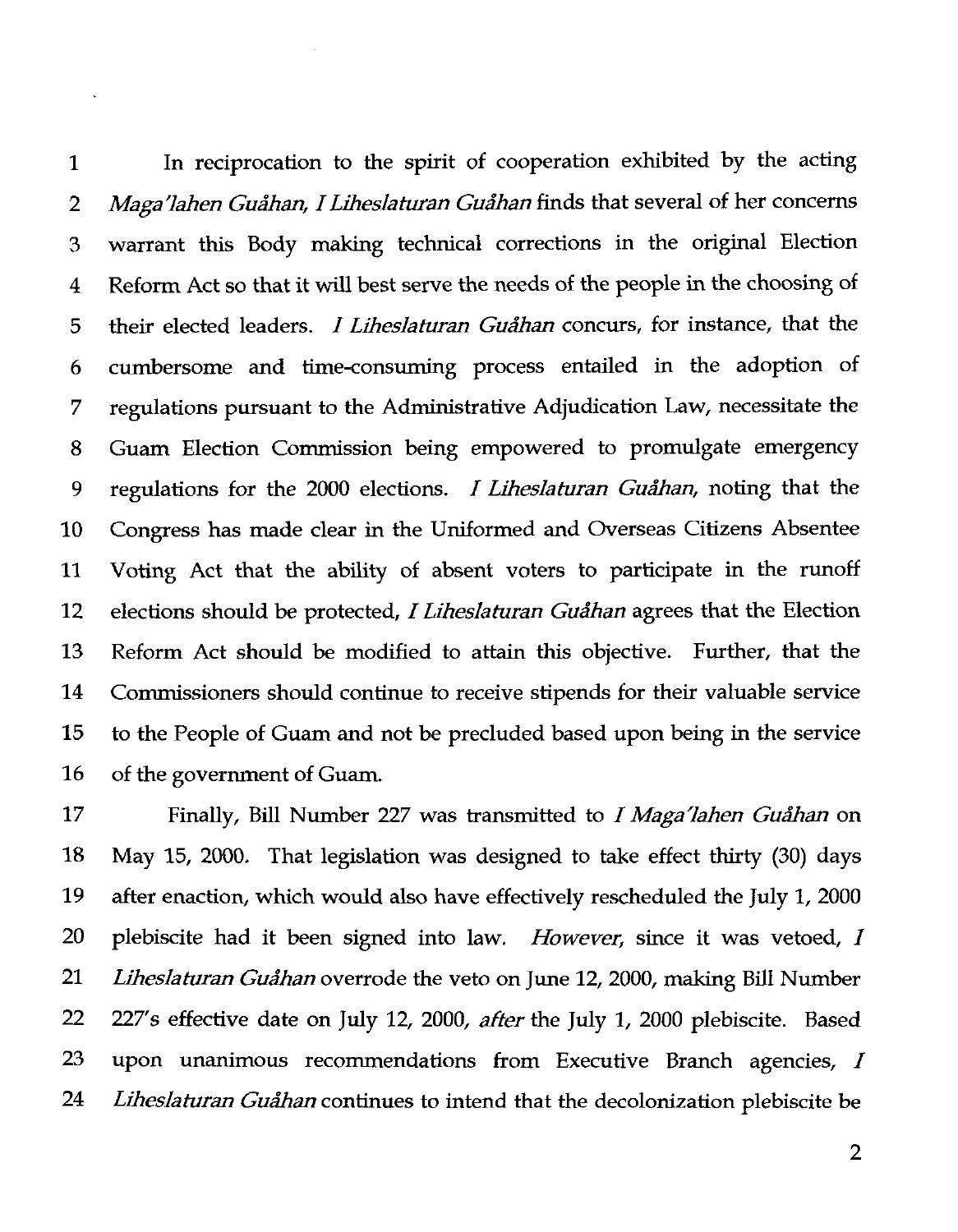rescheduled **as** originally intended in \$65 of Bill Number 227, now Public Law  $\mathbf{1}$ 2 Number 25-146, and contains within this legislation corrective language.

Section **3.** Section 13107 of Title *3* of the Guam Code Annotated, as 3 added by Public Law Number 25-146, is hereby *repealed and reenacted* to  $\overline{4}$ 5 read *as* follows:

"Section 13107. Absentee Voting for Runoff Elections. In 6 the event that a runoff election is required pursuant to \$1422 or \$1712 of 7 8 Title 48 of the United States Code, the Commission shall mail to each person who participated by absentee ballot in the election precipitating 9 10 the need for a runoff election an absentee ballot for the runoff election. Notwithstanding any other provision of law, an absentee ballot cast in 11 12 the runoff election and postmarked before the closing of the polls on the 13 date of the runoff election shall be accepted by the Commission; 14 provided, that it is received by the Commission no later than ten (10) 15 days after the date of the runoff election. A runoff absentee ballot 16 received by the Commission *prior to* the closing of the polls on the date 17 of the runoff election shall be processed as prescribed by Chapter 10 of 18 Title 3 of the Guam Code Annotated. A runoff absentee ballot received 19 by the Commission *after* the closing of the polls on the date of the runoff 20 election, but before *5* p.m. Guam Standard Time on the tenth day after 21 the date of the Commission shall be processed by the staff of the 22 Commission and such vote added to the votes of the precinct in which 23 the voter is registered.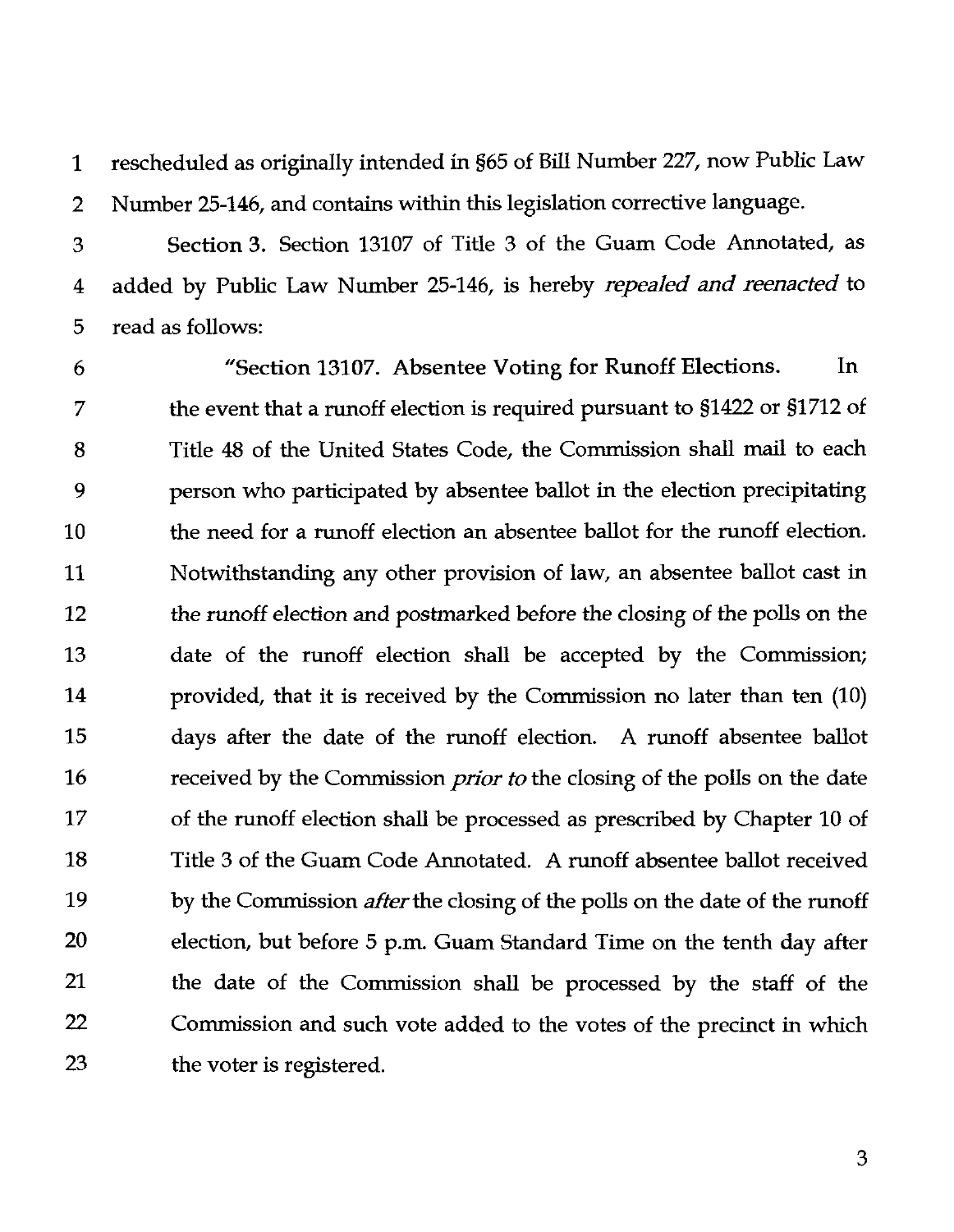After the closing of the polls on the date of a runoff election the  $\mathbf{1}$ Commission may conditionally certify the results of the runoff election  $\overline{2}$ on the basis of the results tabulated immediately after the runoff 3  $\overline{\mathbf{4}}$ election, but it shall *not* finally certify the runoff election results until after *5* p.m. Guam Standard Time on the tenth day after the runoff 5 election was conducted. Any absentee ballot received by the 6 Commission after the tenth day after the runoff election shall *not* be  $\overline{7}$ opened, but the envelope appearing to contain such ballot shall be 8 9 retained in the same manner as other invalid ballots received by the  $10$ Commission."

11 Section 4. Authorization for Commission to Adopt Emergency Interim Regulations for the Conduct of the Year 2000 Elections. (a)  $12$ 

13 The provisions

14 of Article **3** of Chapter 9 of Title *5* of the Guam Code Annotated shall *not*  15 apply to any emergency regulation adopted or existing regulation 16 repealed by the Guam Election Commission ("Commission") for the 17 purpose of implementing the provisions of the Election Reform Act of 18 2000 and the Election Reform Technical Corrections Act of 2000.

19 **(b)** If the Commission finds that the adoption of a regulation or 20 the repeal of a regulation is necessary to comply with the Election 21 Reform Act of 2000 and this Act, the Commission, by a vote of *not* less  $22$ *than* four (4) of its members, may declare that an emergency exists and 23 adopt or repeal such regulations as it deems necessary. Any finding of 24 an emergency shall include a description of the specific facts showing